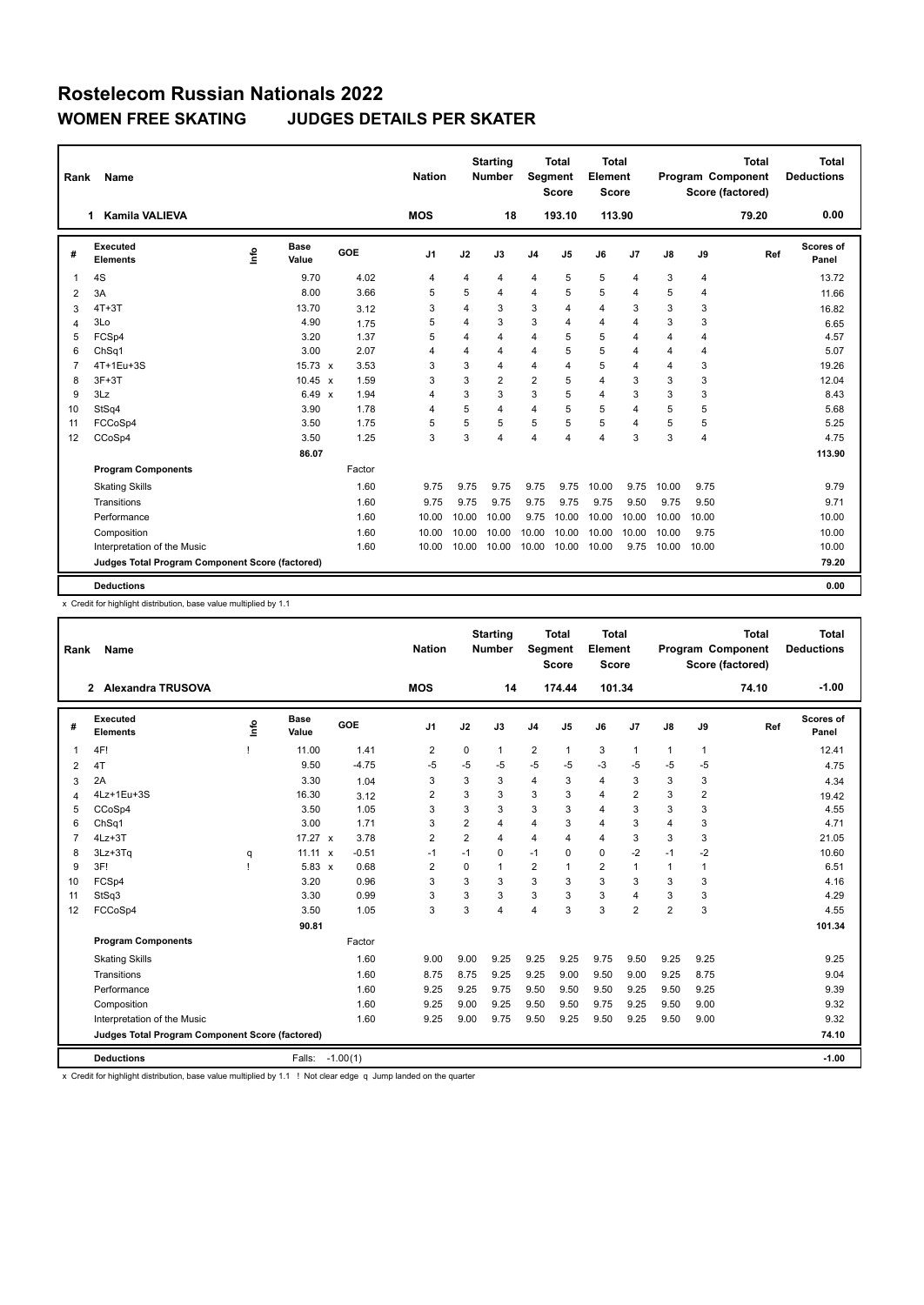| Rank           | Name                                            |             |                      |        | <b>Nation</b>  |                | <b>Starting</b><br><b>Number</b> | Segment        | Total<br><b>Score</b> | Total<br>Element<br><b>Score</b> |                |                |                | <b>Total</b><br>Program Component<br>Score (factored) | Total<br><b>Deductions</b> |
|----------------|-------------------------------------------------|-------------|----------------------|--------|----------------|----------------|----------------------------------|----------------|-----------------------|----------------------------------|----------------|----------------|----------------|-------------------------------------------------------|----------------------------|
|                | <b>Adeliia PETROSIAN</b><br>3                   |             |                      |        | <b>MOS</b>     |                | 13                               |                | 160.68                | 93.20                            |                |                |                | 67.48                                                 | 0.00                       |
| #              | Executed<br><b>Elements</b>                     | <u>info</u> | <b>Base</b><br>Value | GOE    | J1             | J2             | J3                               | J <sub>4</sub> | J5                    | J6                               | J7             | J8             | J9             | Ref                                                   | Scores of<br>Panel         |
| 1              | $4Lo+2T$                                        |             | 11.80                | 1.95   | 0              | 1              | $\overline{2}$                   | $\overline{2}$ | 3                     | $\overline{2}$                   | $\mathbf{1}$   | 3              | $\overline{2}$ |                                                       | 13.75                      |
| 2              | 4Lo                                             |             | 10.50                | 2.85   | 2              | 2              | 4                                | 3              | 4                     | 3                                | $\overline{2}$ | 3              | 2              |                                                       | 13.35                      |
| 3              | 3Lo                                             |             | 4.90                 | 1.40   | 3              | 3              | 4                                | 3              | 3                     | 3                                | 3              | 2              | 2              |                                                       | 6.30                       |
| 4              | 2A                                              |             | 3.30                 | 0.90   | 3              | 3              | $\overline{2}$                   | 3              | 3                     | 3                                | 3              | $\overline{2}$ | $\overline{2}$ |                                                       | 4.20                       |
| 5              | FCSp4                                           |             | 3.20                 | 1.10   | 3              | 3              | 4                                | $\overline{4}$ | 3                     | 3                                | 3              | 4              | 4              |                                                       | 4.30                       |
| 6              | Ch <sub>Sq1</sub>                               |             | 3.00                 | 1.57   | 3              | 3              | 3                                | 3              | 4                     | 3                                | $\overline{2}$ | 4              | 3              |                                                       | 4.57                       |
| $\overline{7}$ | $3F+3T$                                         |             | $10.45 \times$       | 1.59   | 3              | 3              | 3                                | $\overline{4}$ | 3                     | 3                                | 3              | 3              | 3              |                                                       | 12.04                      |
| 8              | 3F+1Eu+3S                                       |             | $11.11 \times$       | 1.44   | 2              | 2              | 3                                | 3              | 3                     | 3                                | 3              | 3              | 2              |                                                       | 12.55                      |
| 9              | 3Lz                                             |             | 6.49 $\times$        | 1.52   | $\overline{2}$ | $\overline{2}$ | 3                                | 3              | 3                     | 3                                | 3              | $\overline{2}$ | $\overline{2}$ |                                                       | 8.01                       |
| 10             | FCCoSp4                                         |             | 3.50                 | 1.15   | $\overline{2}$ | 3              | 4                                | $\overline{4}$ | 3                     | $\overline{4}$                   | 3              | 3              | 3              |                                                       | 4.65                       |
| 11             | StSq3                                           |             | 3.30                 | 1.13   | 3              | 3              | 4                                | $\overline{4}$ | 4                     | 4                                | 3              | 3              | 3              |                                                       | 4.43                       |
| 12             | CCoSp4                                          |             | 3.50                 | 1.55   | $\overline{4}$ | $\overline{4}$ | 5                                | 5              | 4                     | 4                                | $\overline{4}$ | 5              | 5              |                                                       | 5.05                       |
|                |                                                 |             | 75.05                |        |                |                |                                  |                |                       |                                  |                |                |                |                                                       | 93.20                      |
|                | <b>Program Components</b>                       |             |                      | Factor |                |                |                                  |                |                       |                                  |                |                |                |                                                       |                            |
|                | <b>Skating Skills</b>                           |             |                      | 1.60   | 8.00           | 8.25           | 8.50                             | 8.50           | 8.75                  | 8.50                             | 8.25           | 8.50           | 8.25           |                                                       | 8.39                       |
|                | Transitions                                     |             |                      | 1.60   | 8.00           | 8.00           | 8.25                             | 8.50           | 8.50                  | 8.25                             | 8.00           | 8.50           | 8.00           |                                                       | 8.21                       |
|                | Performance                                     |             |                      | 1.60   | 8.50           | 8.50           | 8.75                             | 8.75           | 8.75                  | 8.50                             | 8.25           | 8.75           | 8.50           |                                                       | 8.61                       |
|                | Composition                                     |             |                      | 1.60   | 8.25           | 8.25           | 8.50                             | 8.75           | 8.75                  | 8.50                             | 8.25           | 8.50           | 8.50           |                                                       | 8.46                       |
|                | Interpretation of the Music                     |             |                      | 1.60   | 8.50           | 8.25           | 8.75                             | 8.50           | 8.75                  | 8.50                             | 8.25           | 8.50           | 8.50           |                                                       | 8.50                       |
|                | Judges Total Program Component Score (factored) |             |                      |        |                |                |                                  |                |                       |                                  |                |                |                |                                                       | 67.48                      |
|                |                                                 |             |                      |        |                |                |                                  |                |                       |                                  |                |                |                |                                                       |                            |
|                | <b>Deductions</b>                               |             |                      |        |                |                |                                  |                |                       |                                  |                |                |                |                                                       | 0.00                       |

x Credit for highlight distribution, base value multiplied by 1.1

| Rank           | Name                                            |      |                      |            | <b>Nation</b>           |                | <b>Starting</b><br><b>Number</b> | Segment        | <b>Total</b><br><b>Score</b> | <b>Total</b><br>Element<br><b>Score</b> |                |                         |                | <b>Total</b><br>Program Component<br>Score (factored) | <b>Total</b><br><b>Deductions</b> |
|----------------|-------------------------------------------------|------|----------------------|------------|-------------------------|----------------|----------------------------------|----------------|------------------------------|-----------------------------------------|----------------|-------------------------|----------------|-------------------------------------------------------|-----------------------------------|
|                | 4 Anna SHCHERBAKOVA                             |      |                      |            | <b>MOS</b>              |                | 17                               |                | 158.10                       | 82.51                                   |                |                         |                | 76.59                                                 | $-1.00$                           |
| #              | Executed<br><b>Elements</b>                     | lnfo | <b>Base</b><br>Value | GOE        | J <sub>1</sub>          | J2             | J3                               | J <sub>4</sub> | J <sub>5</sub>               | J6                                      | J7             | J8                      | J9             | Ref                                                   | Scores of<br>Panel                |
| 1              | 4F                                              |      | 11.00                | $-5.50$    | $-5$                    | $-5$           | -5                               | -5             | $-5$                         | $-3$                                    | $-5$           | $-5$                    | -5             |                                                       | 5.50                              |
| 2              | $3F+3T$                                         |      | 9.50                 | 1.97       | 3                       | $\overline{4}$ | 4                                | $\overline{4}$ | $\overline{4}$               | 4                                       | $\overline{4}$ | 3                       | 3              |                                                       | 11.47                             |
| 3              | 2A                                              |      | 3.30                 | 1.13       | $\overline{4}$          | $\overline{4}$ | 3                                | $\overline{4}$ | 3                            | 3                                       | $\overline{4}$ | 3                       | 3              |                                                       | 4.43                              |
| $\overline{4}$ | ChSq1                                           |      | 3.00                 | 2.00       | $\overline{4}$          | $\overline{4}$ | 4                                | $\overline{4}$ | 4                            | 5                                       | $\overline{4}$ | $\overline{4}$          | $\overline{4}$ |                                                       | 5.00                              |
| 5              | 2A                                              |      | 3.30                 | 1.13       | $\overline{4}$          | 3              | 4                                | 3              | $\Delta$                     | 3                                       | $\overline{4}$ | 3                       | 3              |                                                       | 4.43                              |
| 6              | FCSp4                                           |      | 3.20                 | 1.05       | 3                       | 3              | 4                                | $\overline{4}$ | 3                            | 4                                       | 3              | 3                       | 3              |                                                       | 4.25                              |
| $\overline{7}$ | 3Lz+3Lo                                         |      | 11.88 x              | $-0.76$    | -2                      | $-2$           | $-2$                             | $-2$           | $\Omega$                     | 0                                       | $-1$           | $-1$                    | $-1$           |                                                       | 11.12                             |
| 8              | 3F+1Eu+3S                                       |      | $11.11 \times$       | 1.44       | 3                       | 3              | 3                                | 3              | 3                            | 3                                       | $\overline{2}$ | $\overline{2}$          | $\overline{2}$ |                                                       | 12.55                             |
| 9              | 3Lz                                             |      | $6.49 \times$        | 1.85       | $\overline{4}$          | 4              | 3                                | 3              | 3                            | 3                                       | 3              | 3                       | 3              |                                                       | 8.34                              |
| 10             | StSq4                                           |      | 3.90                 | 1.67       | $\overline{\mathbf{A}}$ | 5              | 5                                | $\overline{4}$ | 5                            | 4                                       | $\overline{4}$ | $\overline{\mathbf{A}}$ | $\overline{4}$ |                                                       | 5.57                              |
| 11             | FCCoSp4                                         |      | 3.50                 | 1.35       | 3                       | 3              | 4                                | 4              | Δ                            | 4                                       | $\overline{4}$ | 4                       | $\overline{4}$ |                                                       | 4.85                              |
| 12             | CCoSp4                                          |      | 3.50                 | 1.50       | $\overline{4}$          | $\overline{4}$ | 5                                | 5              | 5                            | 4                                       | 3              | $\overline{4}$          | $\overline{4}$ |                                                       | 5.00                              |
|                |                                                 |      | 73.68                |            |                         |                |                                  |                |                              |                                         |                |                         |                |                                                       | 82.51                             |
|                | <b>Program Components</b>                       |      |                      | Factor     |                         |                |                                  |                |                              |                                         |                |                         |                |                                                       |                                   |
|                | <b>Skating Skills</b>                           |      |                      | 1.60       | 9.50                    | 9.50           | 9.75                             | 9.75           | 9.50                         | 9.75                                    | 9.50           | 9.75                    | 9.50           |                                                       | 9.61                              |
|                | Transitions                                     |      |                      | 1.60       | 9.50                    | 9.50           | 9.75                             | 9.50           | 9.75                         | 9.75                                    | 9.50           | 9.75                    | 9.25           |                                                       | 9.61                              |
|                | Performance                                     |      |                      | 1.60       | 9.50                    | 9.50           | 9.75                             | 9.50           | 9.25                         | 9.50                                    | 9.25           | 9.50                    | 9.50           |                                                       | 9.46                              |
|                | Composition                                     |      |                      | 1.60       | 9.75                    | 9.50           | 9.75                             | 9.75           | 9.50                         | 9.75                                    | 9.75           | 9.75                    | 9.50           |                                                       | 9.68                              |
|                | Interpretation of the Music                     |      |                      | 1.60       | 9.50                    | 9.50           | 9.75                             | 9.50           | 9.50                         | 9.50                                    | 9.50           | 9.50                    | 9.50           |                                                       | 9.50                              |
|                | Judges Total Program Component Score (factored) |      |                      |            |                         |                |                                  |                |                              |                                         |                |                         |                |                                                       | 76.59                             |
|                | <b>Deductions</b>                               |      | Falls:               | $-1.00(1)$ |                         |                |                                  |                |                              |                                         |                |                         |                |                                                       | $-1.00$                           |

x Credit for highlight distribution, base value multiplied by 1.1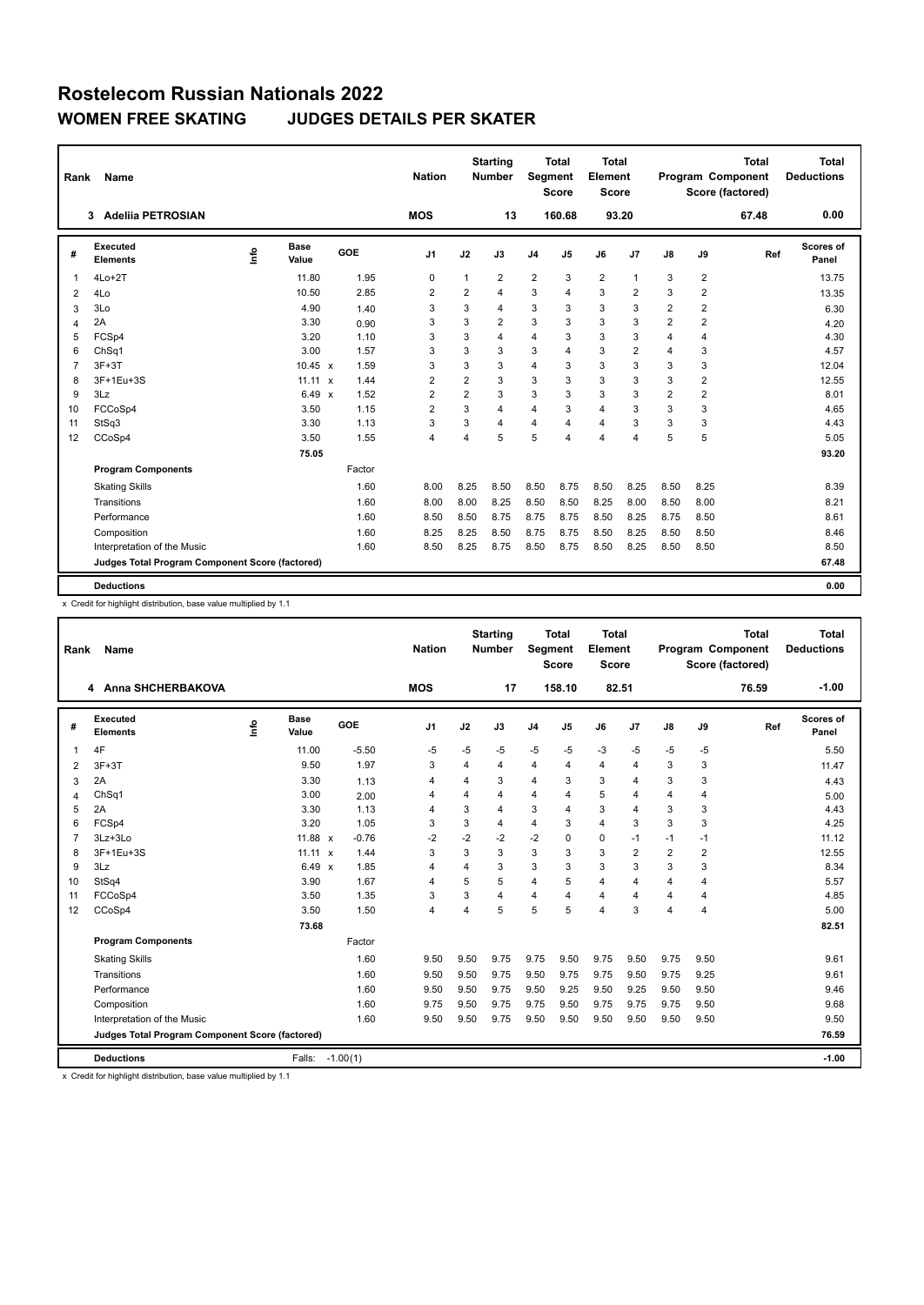| Rank           | Name                                            |         |                      |         | <b>Nation</b>  |                | <b>Starting</b><br><b>Number</b> | Segment        | Total<br><b>Score</b> | Total<br>Element<br><b>Score</b> |                |                |                | <b>Total</b><br>Program Component<br>Score (factored) | Total<br><b>Deductions</b> |
|----------------|-------------------------------------------------|---------|----------------------|---------|----------------|----------------|----------------------------------|----------------|-----------------------|----------------------------------|----------------|----------------|----------------|-------------------------------------------------------|----------------------------|
|                | Sofia SAMODELKINA<br>5.                         |         |                      |         | <b>MOS</b>     |                | 15                               |                | 156.35                | 88.19                            |                |                |                | 68.16                                                 | 0.00                       |
| #              | Executed<br><b>Elements</b>                     | Info    | <b>Base</b><br>Value | GOE     | J1             | J2             | J3                               | J <sub>4</sub> | J5                    | J6                               | J7             | J8             | J9             | Ref                                                   | Scores of<br>Panel         |
| 1              | 4Lzq                                            | q       | 11.50                | $-0.66$ | $-1$           | $-2$           | 0                                | $-1$           | 0                     | 0                                | $-1$           | 0              | $-1$           |                                                       | 10.84                      |
| 2              | $4S+2T$                                         |         | 11.00                | 2.63    | 3              | 2              | 2                                | 2              | 4                     | 3                                | 3              | 3              | 3              |                                                       | 13.63                      |
| 3              | 3Lo                                             |         | 4.90                 | 1.47    | 3              | 3              | 3                                | 3              | 3                     | 3                                | 3              | 2              | 3              |                                                       | 6.37                       |
| 4              | 2A                                              |         | 3.30                 | 0.94    | 3              | 3              | 3                                | 3              | 3                     | 3                                | $\overline{2}$ | 3              | $\overline{2}$ |                                                       | 4.24                       |
| 5              | FCCoSp4                                         |         | 3.50                 | 1.00    | 3              | 3              | 3                                | 3              | 2                     | 3                                | $\overline{2}$ | 3              | 3              |                                                       | 4.50                       |
| 6              | ChSq1                                           |         | 3.00                 | 1.07    | 3              | $\overline{2}$ | $\overline{2}$                   | $\overline{2}$ | 3                     | $\overline{2}$                   | $\overline{2}$ | $\overline{2}$ | $\overline{2}$ |                                                       | 4.07                       |
| $\overline{7}$ | 4S<+1Eu+3S                                      | $\prec$ | 13.82 $x$            | $-1.00$ | $-1$           | $-2$           | $-2$                             | $-2$           | $-1$                  | $-1$                             | $-1$           | 1              | $-1$           |                                                       | 12.82                      |
| 8              | $3Lz + 3T$                                      |         | $11.11 \times$       | 1.77    | 3              | 3              | 3                                | 3              | 3                     | 3                                | 3              | 3              | 2              |                                                       | 12.88                      |
| 9              | 3F                                              |         | $5.83 \times$        | 1.59    | 3              | 3              | 3                                | 3              | 3                     | 3                                | 3              | 3              | 3              |                                                       | 7.42                       |
| 10             | StSq4                                           |         | 3.90                 | 1.17    | 3              | 3              | $\overline{2}$                   | 3              | 3                     | 3                                | 3              | 3              | 3              |                                                       | 5.07                       |
| 11             | CCoSp3V                                         | nS      | 2.25                 | 0.55    | $\overline{2}$ | $\overline{2}$ | 3                                | $\overline{2}$ | 3                     | 3                                | $\overline{2}$ | $\overline{2}$ | 3              |                                                       | 2.80                       |
| 12             | LSp4                                            |         | 2.70                 | 0.85    | $\overline{2}$ | 3              | 3                                | $\overline{4}$ | 4                     | 3                                | 3              | 3              | 3              |                                                       | 3.55                       |
|                |                                                 |         | 76.81                |         |                |                |                                  |                |                       |                                  |                |                |                |                                                       | 88.19                      |
|                | <b>Program Components</b>                       |         |                      | Factor  |                |                |                                  |                |                       |                                  |                |                |                |                                                       |                            |
|                | <b>Skating Skills</b>                           |         |                      | 1.60    | 8.25           | 8.50           | 8.00                             | 8.50           | 8.75                  | 8.75                             | 8.75           | 8.50           | 8.50           |                                                       | 8.54                       |
|                | Transitions                                     |         |                      | 1.60    | 8.25           | 8.25           | 8.00                             | 8.50           | 8.50                  | 8.50                             | 8.50           | 8.25           | 8.00           |                                                       | 8.32                       |
|                | Performance                                     |         |                      | 1.60    | 8.50           | 8.50           | 8.50                             | 8.75           | 8.75                  | 8.75                             | 8.75           | 8.75           | 8.50           |                                                       | 8.64                       |
|                | Composition                                     |         |                      | 1.60    | 8.50           | 8.50           | 8.25                             | 8.50           | 8.50                  | 8.75                             | 8.75           | 8.75           | 8.25           |                                                       | 8.54                       |
|                | Interpretation of the Music                     |         |                      | 1.60    | 8.50           | 8.25           | 8.50                             | 8.50           | 8.75                  | 8.75                             | 8.75           | 8.50           | 8.50           |                                                       | 8.57                       |
|                | Judges Total Program Component Score (factored) |         |                      |         |                |                |                                  |                |                       |                                  |                |                |                |                                                       | 68.16                      |
|                | <b>Deductions</b>                               |         |                      |         |                |                |                                  |                |                       |                                  |                |                |                |                                                       | 0.00                       |

< Under-rotated jump x Credit for highlight distribution, base value multiplied by 1.1 q Jump landed on the quarter

| Rank           | <b>Name</b>                                     |         |                      |         | <b>Nation</b>  |                | <b>Starting</b><br><b>Number</b> | Segment        | <b>Total</b><br><b>Score</b> | Total<br>Element<br><b>Score</b> |                |                |                | <b>Total</b><br><b>Program Component</b><br>Score (factored) | Total<br><b>Deductions</b> |
|----------------|-------------------------------------------------|---------|----------------------|---------|----------------|----------------|----------------------------------|----------------|------------------------------|----------------------------------|----------------|----------------|----------------|--------------------------------------------------------------|----------------------------|
|                | Elizaveta TUKTAMYSHEVA<br>6                     |         |                      |         | <b>SPB</b>     |                | 12                               |                | 153.12                       |                                  | 79.26          |                |                | 73.86                                                        | 0.00                       |
| #              | Executed<br><b>Elements</b>                     | ١m      | <b>Base</b><br>Value | GOE     | J <sub>1</sub> | J2             | J3                               | J <sub>4</sub> | J <sub>5</sub>               | J6                               | J <sub>7</sub> | $\mathsf{J}8$  | J9             | Ref                                                          | <b>Scores of</b><br>Panel  |
| 1              | $3A+2T$                                         |         | 9.30                 | 2.29    | 3              | 3              | 3                                | 3              | $\overline{4}$               | 3                                | $\overline{2}$ | 3              | $\overline{2}$ |                                                              | 11.59                      |
| 2              | 3A<                                             | $\prec$ | 6.40                 | $-0.91$ | $-1$           | $-2$           | $-2$                             | $-2$           | $-1$                         | $-1$                             | $-2$           | $\Omega$       | $-1$           |                                                              | 5.49                       |
| 3              | 3Lz                                             |         | 5.90                 | 2.11    | 3              | 4              | 4                                | 4              | $\overline{4}$               | 3                                | 3              | 4              | 3              |                                                              | 8.01                       |
| 4              | 3F                                              |         | 5.30                 | 1.67    | 3              | $\overline{4}$ | 3                                | 4              | 3                            | 3                                | 3              | 3              | $\overline{2}$ |                                                              | 6.97                       |
| 5              | FCSp4                                           |         | 3.20                 | 1.10    | 3              | 3              | 4                                | 4              | 3                            | 3                                | 3              | 4              | $\overline{4}$ |                                                              | 4.30                       |
| 6              | StSq4                                           |         | 3.90                 | 1.34    | 3              | $\overline{4}$ | $\overline{4}$                   | $\overline{4}$ | $\overline{4}$               | 3                                | 3              | 3              | 3              |                                                              | 5.24                       |
| $\overline{7}$ | 2A+1Eu+3S                                       |         | 8.91 x               | 1.04    | $\overline{2}$ | 3              | 3                                | 3              | $\overline{4}$               | $\overline{2}$                   | $\overline{2}$ | $\overline{2}$ | $\overline{2}$ |                                                              | 9.95                       |
| 8              | 3Lz+2A+SEQ                                      |         | $8.10 \times$        | 1.69    | $\overline{2}$ | 3              | 3                                | 4              | 3                            | 3                                | 3              | $\overline{2}$ | 3              |                                                              | 9.79                       |
| 9              | 3Lo                                             |         | $5.39 \times$        | 1.40    | 3              | 3              | 4                                | 3              | 3                            | $\overline{2}$                   | 3              | 3              | $\overline{2}$ |                                                              | 6.79                       |
| 10             | Ch <sub>Sq1</sub>                               |         | 3.00                 | 2.00    | 3              | 5              | 4                                | 4              | 5                            | 4                                | 4              | 4              | 3              |                                                              | 5.00                       |
| 11             | LSp4                                            |         | 2.70                 | 0.89    | 3              | $\overline{4}$ | 4                                | 3              | $\overline{4}$               | 3                                | 3              | $\overline{2}$ | 3              |                                                              | 3.59                       |
| 12             | CCoSp3V                                         | nC      | 2.25                 | 0.29    | $-2$           | $\overline{2}$ | 3                                | $\overline{2}$ | $\overline{2}$               | 1                                | $\mathbf{1}$   | $\Omega$       | $\overline{1}$ |                                                              | 2.54                       |
|                |                                                 |         | 64.35                |         |                |                |                                  |                |                              |                                  |                |                |                |                                                              | 79.26                      |
|                | <b>Program Components</b>                       |         |                      | Factor  |                |                |                                  |                |                              |                                  |                |                |                |                                                              |                            |
|                | <b>Skating Skills</b>                           |         |                      | 1.60    | 8.75           | 9.25           | 9.50                             | 8.75           | 9.25                         | 9.00                             | 9.00           | 9.25           | 9.00           |                                                              | 9.07                       |
|                | Transitions                                     |         |                      | 1.60    | 8.50           | 9.00           | 9.25                             | 8.75           | 9.00                         | 9.00                             | 8.75           | 9.00           | 8.75           |                                                              | 8.89                       |
|                | Performance                                     |         |                      | 1.60    | 9.00           | 9.75           | 9.50                             | 8.75           | 9.75                         | 9.25                             | 9.25           | 9.50           | 9.50           |                                                              | 9.39                       |
|                | Composition                                     |         |                      | 1.60    | 9.00           | 9.50           | 9.75                             | 9.00           | 9.50                         | 9.25                             | 9.50           | 9.25           | 9.25           |                                                              | 9.32                       |
|                | Interpretation of the Music                     |         |                      | 1.60    | 9.25           | 10.00          | 10.00                            | 9.00           | 9.75                         | 9.25                             | 9.50           | 9.50           | 9.25           |                                                              | 9.50                       |
|                | Judges Total Program Component Score (factored) |         |                      |         |                |                |                                  |                |                              |                                  |                |                |                |                                                              | 73.86                      |
|                | <b>Deductions</b>                               |         |                      |         |                |                |                                  |                |                              |                                  |                |                |                |                                                              | 0.00                       |

< Under-rotated jump x Credit for highlight distribution, base value multiplied by 1.1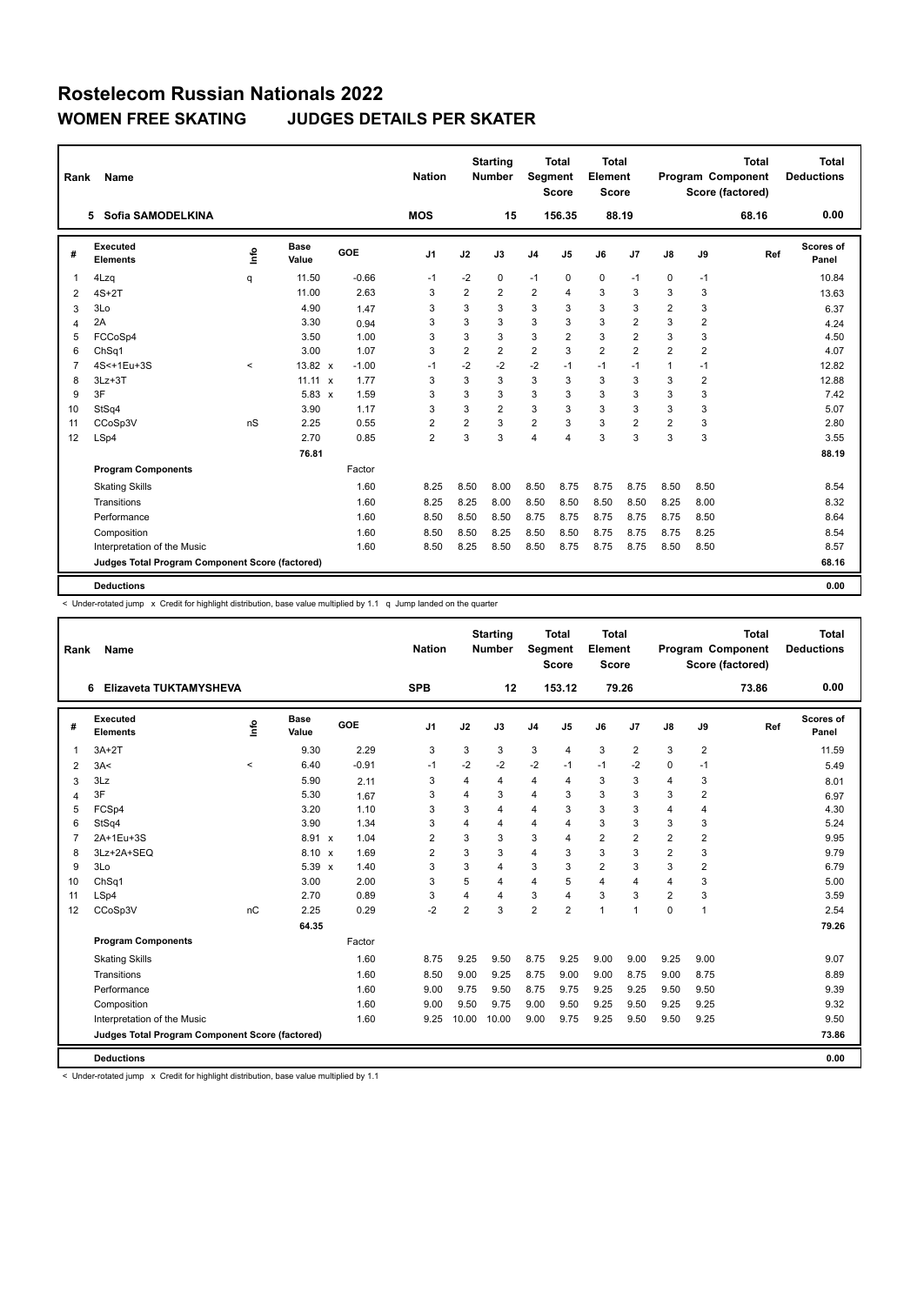| Rank           | <b>Name</b>                                     |             |                      |         | <b>Nation</b>  |                | <b>Starting</b><br><b>Number</b> | Segment        | Total<br><b>Score</b> | Total<br>Element<br><b>Score</b> |                |                |                | <b>Total</b><br>Program Component<br>Score (factored) | Total<br><b>Deductions</b> |
|----------------|-------------------------------------------------|-------------|----------------------|---------|----------------|----------------|----------------------------------|----------------|-----------------------|----------------------------------|----------------|----------------|----------------|-------------------------------------------------------|----------------------------|
|                | Sofia MURAVIEVA<br>7                            |             |                      |         | <b>MOS</b>     |                | 16                               |                | 149.44                | 82.41                            |                |                |                | 67.03                                                 | 0.00                       |
| #              | Executed<br><b>Elements</b>                     | <u>info</u> | <b>Base</b><br>Value | GOE     | J1             | J2             | J3                               | J <sub>4</sub> | J5                    | J6                               | J7             | J8             | J9             | Ref                                                   | Scores of<br>Panel         |
| 1              | $3A+2T$                                         |             | 9.30                 | 2.29    | 3              | $\overline{2}$ | 3                                | 3              | 3                     | 3                                | $\overline{2}$ | 3              | 3              |                                                       | 11.59                      |
| 2              | 3A                                              |             | 8.00                 | $-1.83$ | -3             | -3             | $-2$                             | -2             | $-2$                  | $-3$                             | $-2$           | $-2$           | $-2$           |                                                       | 6.17                       |
| 3              | 3Lo                                             |             | 4.90                 | 1.47    | 3              | 3              | 3                                | 3              | 4                     | $\overline{2}$                   | 3              | 3              | 3              |                                                       | 6.37                       |
| 4              | 2A                                              |             | 3.30                 | 0.99    | 3              | 3              | 3                                | 3              | 3                     | $\overline{2}$                   | 3              | 3              | 3              |                                                       | 4.29                       |
| 5              | CCoSp4                                          |             | 3.50                 | 1.00    | 3              | 3              | 3                                | 3              | 3                     | $\overline{2}$                   | $\overline{2}$ | 3              | 3              |                                                       | 4.50                       |
| 6              | ChSq1                                           |             | 3.00                 | 1.21    | 3              | $\overline{2}$ | $\overline{2}$                   | 3              | $\overline{2}$        | $\overline{2}$                   | $\overline{2}$ | 3              | 3              |                                                       | 4.21                       |
| $\overline{7}$ | $3Lz + 3T$                                      |             | $11.11 \times$       | 1.77    | 3              | 3              | 3                                | 3              | 3                     | 3                                | 3              | 3              | 3              |                                                       | 12.88                      |
| 8              | 3F+1Eu+3S                                       |             | $11.11 \times$       | 1.59    | 3              | 3              | 3                                | 3              | 3                     | 3                                | 3              | 3              | 2              |                                                       | 12.70                      |
| 9              | 3Lz                                             |             | 6.49 $\times$        | 1.10    | $\overline{2}$ | $\Omega$       | $\overline{2}$                   | 2              | 3                     | $\overline{2}$                   | $\mathbf{1}$   | $\overline{2}$ | $\overline{2}$ |                                                       | 7.59                       |
| 10             | StSq3                                           |             | 3.30                 | 0.94    | 3              | $\overline{2}$ | 3                                | 3              | 3                     | 3                                | $\overline{2}$ | 3              | 4              |                                                       | 4.24                       |
| 11             | FCSp4                                           |             | 3.20                 | 1.01    | 3              | 3              | 3                                | $\overline{4}$ | 3                     | 3                                | $\overline{2}$ | 3              | 4              |                                                       | 4.21                       |
| 12             | LSp4                                            |             | 2.70                 | 0.96    | $\overline{4}$ | 3              | 4                                | $\overline{4}$ | 3                     | 3                                | 3              | 4              | 4              |                                                       | 3.66                       |
|                |                                                 |             | 69.91                |         |                |                |                                  |                |                       |                                  |                |                |                |                                                       | 82.41                      |
|                | <b>Program Components</b>                       |             |                      | Factor  |                |                |                                  |                |                       |                                  |                |                |                |                                                       |                            |
|                | <b>Skating Skills</b>                           |             |                      | 1.60    | 8.50           | 8.25           | 8.75                             | 8.50           | 8.50                  | 8.25                             | 8.50           | 8.50           | 8.50           |                                                       | 8.46                       |
|                | Transitions                                     |             |                      | 1.60    | 8.25           | 8.00           | 8.50                             | 8.25           | 8.25                  | 8.00                             | 8.00           | 8.25           | 8.25           |                                                       | 8.18                       |
|                | Performance                                     |             |                      | 1.60    | 8.25           | 8.25           | 8.75                             | 8.50           | 8.50                  | 8.00                             | 8.25           | 8.50           | 8.50           |                                                       | 8.39                       |
|                | Composition                                     |             |                      | 1.60    | 8.50           | 8.25           | 8.75                             | 8.50           | 8.25                  | 8.25                             | 8.50           | 8.50           | 8.50           |                                                       | 8.43                       |
|                | Interpretation of the Music                     |             |                      | 1.60    | 8.50           | 8.00           | 8.75                             | 8.25           | 8.50                  | 8.25                             | 8.25           | 8.50           | 8.75           |                                                       | 8.43                       |
|                | Judges Total Program Component Score (factored) |             |                      |         |                |                |                                  |                |                       |                                  |                |                |                |                                                       | 67.03                      |
|                |                                                 |             |                      |         |                |                |                                  |                |                       |                                  |                |                |                |                                                       |                            |
|                | <b>Deductions</b>                               |             |                      |         |                |                |                                  |                |                       |                                  |                |                |                |                                                       | 0.00                       |

x Credit for highlight distribution, base value multiplied by 1.1

| Rank           | <b>Name</b>                                     |       |                      |            | <b>Nation</b>  |             | <b>Starting</b><br><b>Number</b> | Segment        | <b>Total</b><br><b>Score</b> | <b>Total</b><br>Element<br><b>Score</b> |                |                |                | <b>Total</b><br>Program Component<br>Score (factored) | <b>Total</b><br><b>Deductions</b> |
|----------------|-------------------------------------------------|-------|----------------------|------------|----------------|-------------|----------------------------------|----------------|------------------------------|-----------------------------------------|----------------|----------------|----------------|-------------------------------------------------------|-----------------------------------|
|                | <b>Maija KHROMYKH</b><br>8                      |       |                      |            | <b>MOS</b>     |             | 10                               |                | 147.82                       | 80.26                                   |                |                |                | 68.56                                                 | $-1.00$                           |
| #              | Executed<br><b>Elements</b>                     | ١m    | <b>Base</b><br>Value | GOE        | J <sub>1</sub> | J2          | J3                               | J <sub>4</sub> | J5                           | J6                                      | J7             | J8             | J9             | Ref                                                   | <b>Scores of</b><br>Panel         |
| 1              | 4S                                              |       | 9.70                 | $-3.60$    | $-2$           | $-4$        | $-4$                             | -3             | $-4$                         | $-3$                                    | $-5$           | $-4$           | $-4$           |                                                       | 6.10                              |
| 2              | $4T+3T$                                         |       | 13.70                | 1.49       | $\overline{2}$ | 3           | $\overline{2}$                   | $\pmb{0}$      | 1                            | $\overline{2}$                          | 1              | 2              | 1              |                                                       | 15.19                             |
| 3              | CCoSp4                                          |       | 3.50                 | 1.05       | 3              | 3           | 3                                | 3              | 3                            | 3                                       | 3              | 3              | 3              |                                                       | 4.55                              |
| 4              | 3Lo<                                            | $\,<$ | 3.92                 | $-1.96$    | -5             | -5          | $-5$                             | $-5$           | $-5$                         | $-5$                                    | $-5$           | $-5$           | $-5$           |                                                       | 1.96                              |
| 5              | 2A                                              |       | 3.30                 | 0.99       | 3              | 3           | 3                                | 3              | 3                            | 3                                       | 3              | $\overline{2}$ | 3              |                                                       | 4.29                              |
| 6              | StSq3                                           |       | 3.30                 | 0.94       | $\overline{2}$ | 3           | 3                                | 3              | 3                            | 3                                       | 3              | 3              | $\overline{2}$ |                                                       | 4.24                              |
| $\overline{7}$ | $3Lz + 3T$                                      |       | 11.11 $x$            | 1.52       | $\overline{2}$ | 3           | 3                                | 3              | 1                            | 3                                       | 3              | $\overline{2}$ | $\overline{2}$ |                                                       | 12.63                             |
| 8              | 3F+1Eu+3S                                       |       | $11.11 \times$       | 0.98       | $\overline{2}$ | 3           | $\overline{2}$                   | $\overline{2}$ | 2                            | $\overline{2}$                          | 1              | 1              | $\overline{2}$ |                                                       | 12.09                             |
| 9              | 3Lz                                             |       | 6.49 $\times$        | 0.25       | $\mathbf 0$    | $\mathbf 0$ | 1                                | $\overline{2}$ | 0                            | 0                                       | $\mathbf{1}$   | 0              | 1              |                                                       | 6.74                              |
| 10             | FCSp4                                           |       | 3.20                 | 0.87       | 3              | 3           | 3                                | 3              | $\overline{2}$               | $\overline{2}$                          | 3              | 3              | $\overline{2}$ |                                                       | 4.07                              |
| 11             | Ch <sub>Sq1</sub>                               |       | 3.00                 | 1.50       | 3              | 3           | 3                                | 3              | 3                            | 3                                       | 3              | 3              | 3              |                                                       | 4.50                              |
| 12             | FCCoSp3                                         |       | 3.00                 | 0.90       | 3              | 4           | 4                                | $\overline{4}$ | 3                            | 3                                       | $\overline{2}$ | $\overline{2}$ | 2              |                                                       | 3.90                              |
|                |                                                 |       | 75.33                |            |                |             |                                  |                |                              |                                         |                |                |                |                                                       | 80.26                             |
|                | <b>Program Components</b>                       |       |                      | Factor     |                |             |                                  |                |                              |                                         |                |                |                |                                                       |                                   |
|                | <b>Skating Skills</b>                           |       |                      | 1.60       | 8.50           | 8.50        | 8.50                             | 8.75           | 8.75                         | 8.75                                    | 8.75           | 8.75           | 8.50           |                                                       | 8.64                              |
|                | Transitions                                     |       |                      | 1.60       | 8.25           | 8.25        | 8.50                             | 8.50           | 8.75                         | 8.50                                    | 8.50           | 8.50           | 8.25           |                                                       | 8.43                              |
|                | Performance                                     |       |                      | 1.60       | 8.25           | 8.50        | 8.75                             | 8.75           | 8.00                         | 8.50                                    | 8.50           | 8.50           | 8.25           |                                                       | 8.46                              |
|                | Composition                                     |       |                      | 1.60       | 8.50           | 8.50        | 8.75                             | 8.75           | 8.50                         | 8.75                                    | 8.75           | 8.75           | 8.50           |                                                       | 8.64                              |
|                | Interpretation of the Music                     |       |                      | 1.60       | 8.25           | 8.50        | 8.75                             | 8.75           | 8.75                         | 8.75                                    | 8.75           | 8.75           | 8.50           |                                                       | 8.68                              |
|                | Judges Total Program Component Score (factored) |       |                      |            |                |             |                                  |                |                              |                                         |                |                |                |                                                       | 68.56                             |
|                | <b>Deductions</b>                               |       | Falls:               | $-1.00(1)$ |                |             |                                  |                |                              |                                         |                |                |                |                                                       | $-1.00$                           |

< Under-rotated jump x Credit for highlight distribution, base value multiplied by 1.1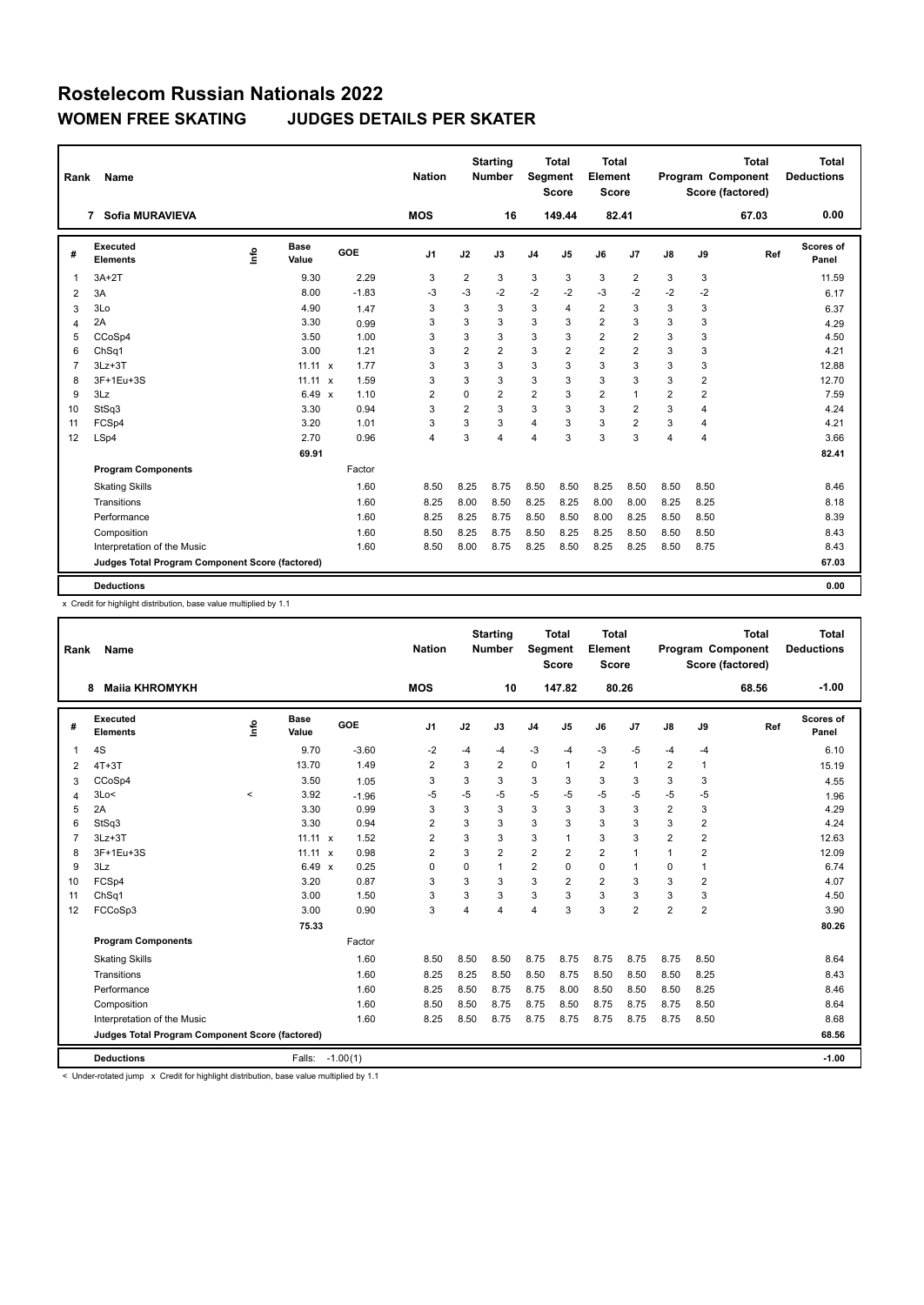|                | Rank<br>Name<br><b>Ksenija SINITSYNA</b><br>9   |            |                      |            | <b>Nation</b>  |                | <b>Starting</b><br><b>Number</b> | Segment        | <b>Total</b><br><b>Score</b> | <b>Total</b><br>Element<br><b>Score</b> |                |      |         | <b>Total</b><br>Program Component<br>Score (factored) | <b>Total</b><br><b>Deductions</b> |
|----------------|-------------------------------------------------|------------|----------------------|------------|----------------|----------------|----------------------------------|----------------|------------------------------|-----------------------------------------|----------------|------|---------|-------------------------------------------------------|-----------------------------------|
|                |                                                 |            |                      |            | <b>MOS</b>     |                | 11                               |                | 133.86                       |                                         | 68.90          |      |         | 67.96                                                 | $-3.00$                           |
| #              | Executed<br><b>Elements</b>                     | <b>Lin</b> | <b>Base</b><br>Value | <b>GOE</b> | J <sub>1</sub> | J2             | J3                               | J <sub>4</sub> | J5                           | J6                                      | J7             | J8   | J9      | Ref                                                   | Scores of<br>Panel                |
| 1              | 4T<                                             | $\prec$    | 7.60                 | $-3.80$    | $-5$           | $-5$           | $-5$                             | $-5$           | $-5$                         | $-5$                                    | $-5$           | $-5$ | $-5$    |                                                       | 3.80                              |
| 2              | 3F                                              |            | 5.30                 | 1.51       | 3              | 3              | $\overline{2}$                   | 3              | 3                            | 3                                       | 3              | 3    | 2       |                                                       | 6.81                              |
| 3              | 3Lo                                             |            | 4.90                 | 1.26       | 2              | 3              | 3                                | 3              | 3                            | 3                                       | $\overline{2}$ | 1    | 2       |                                                       | 6.16                              |
| $\overline{4}$ | FCCoSp4                                         |            | 3.50                 | 0.90       | 3              | 3              | 3                                | $\overline{4}$ | 3                            | $\overline{2}$                          | $\overline{2}$ | 2    | 2       |                                                       | 4.40                              |
| 5              | 2A                                              |            | 3.30                 | 0.80       | 2              | 3              | $\overline{2}$                   | 3              | $\overline{2}$               | 3                                       | 3              | 2    | 2       |                                                       | 4.10                              |
| 6              | Ch <sub>Sq1</sub>                               |            | 3.00                 | 1.71       | 3              | $\overline{4}$ | 3                                | 3              | 3                            | 4                                       | 3              | 4    | 4       |                                                       | 4.71                              |
| $\overline{7}$ | $3Lz + 3T$                                      |            | $11.11 \times$       | 1.52       | 3              | 3              | $\overline{2}$                   | 3              | $\overline{2}$               | 3                                       | $\overline{2}$ | 3    | 2       |                                                       | 12.63                             |
| 8              | 3Lzq+1Eu+3Sq                                    | q          | 11.77 $x$            | $-1.69$    | -5             | -3             | $-3$                             | -3             | $-2$                         | $-3$                                    | $-3$           | $-2$ | $-3$    |                                                       | 10.08                             |
| 9              | $3F+2T<<$                                       | <<         | $6.27 \times$        | $-2.65$    | -5             | $-5$           | $-5$                             | $-5$           | $-5$                         | $-5$                                    | $-5$           | $-5$ | $-5$    |                                                       | 3.62                              |
| 10             | CCoSp4                                          |            | 3.50                 | 1.00       | $\overline{2}$ | 5              | 4                                | $\overline{4}$ | $\overline{2}$               | $\overline{2}$                          | 3              | 3    | 2       |                                                       | 4.50                              |
| 11             | StSq3                                           |            | 3.30                 | 1.13       | 3              | $\overline{4}$ | 3                                | 3              | 3                            | 4                                       | $\overline{4}$ | 4    | 3       |                                                       | 4.43                              |
| 12             | LSp4                                            |            | 2.70                 | 0.96       | 3              | 3              | 4                                | $\overline{4}$ | 3                            | 4                                       | 3              | 4    | 4       |                                                       | 3.66                              |
|                |                                                 |            | 66.25                |            |                |                |                                  |                |                              |                                         |                |      |         |                                                       | 68.90                             |
|                | <b>Program Components</b>                       |            |                      | Factor     |                |                |                                  |                |                              |                                         |                |      |         |                                                       |                                   |
|                | <b>Skating Skills</b>                           |            |                      | 1.60       | 7.75           | 8.75           | 8.75                             | 8.50           | 8.50                         | 8.50                                    | 8.25           | 8.25 | 8.25    |                                                       | 8.43                              |
|                | Transitions                                     |            |                      | 1.60       | 7.75           | 8.50           | 8.50                             | 8.50           | 8.25                         | 8.50                                    | 8.25           | 8.25 | 8.25    |                                                       | 8.36                              |
|                | Performance                                     |            |                      | 1.60       | 7.50           | 8.50           | 8.50                             | 8.50           | 8.00                         | 8.50                                    | 8.00           | 8.50 | 8.50    |                                                       | 8.36                              |
|                | Composition                                     |            |                      | 1.60       | 7.75           | 8.75           | 8.75                             | 8.75           | 8.50                         | 9.00                                    | 8.50           | 8.75 | 8.50    |                                                       | 8.64                              |
|                | Interpretation of the Music                     |            |                      | 1.60       | 7.50           | 8.75           | 8.75                             | 8.75           | 8.75                         | 8.75                                    | 8.25           | 8.75 | 8.75    |                                                       | 8.68                              |
|                | Judges Total Program Component Score (factored) |            |                      |            |                |                |                                  |                |                              |                                         |                |      |         |                                                       | 67.96                             |
|                | <b>Deductions</b>                               | $-1.00$    |                      |            |                | Falls:         | $-2.00(2)$                       |                |                              |                                         |                |      | $-3.00$ |                                                       |                                   |

< Under-rotated jump << Downgraded jump x Credit for highlight distribution, base value multiplied by 1.1 q Jump landed on the quarter

| Rank | Name                                            |       |                      |         | <b>Nation</b>  |                | <b>Starting</b><br><b>Number</b> | <b>Segment</b> | <b>Total</b><br><b>Score</b> | <b>Total</b><br>Element<br><b>Score</b> |                |                |                | <b>Total</b><br>Program Component<br>Score (factored) | <b>Total</b><br><b>Deductions</b> |
|------|-------------------------------------------------|-------|----------------------|---------|----------------|----------------|----------------------------------|----------------|------------------------------|-----------------------------------------|----------------|----------------|----------------|-------------------------------------------------------|-----------------------------------|
|      | <b>Veronika YAMETOVA</b><br>10                  |       |                      |         | <b>SVE</b>     |                | 4                                |                | 131.65                       | 71.47                                   |                |                |                | 60.18                                                 | 0.00                              |
| #    | Executed<br><b>Elements</b>                     | ١f٥   | <b>Base</b><br>Value | GOE     | J <sub>1</sub> | J2             | J3                               | J <sub>4</sub> | J5                           | J6                                      | J <sub>7</sub> | $\mathsf{J}8$  | J9             | Ref                                                   | <b>Scores of</b><br>Panel         |
| 1    | 2A                                              |       | 3.30                 | 0.75    | 3              | 3              | $\overline{2}$                   | $\overline{2}$ | $\overline{2}$               | $\overline{2}$                          | $\overline{2}$ | $\overline{2}$ | 3              |                                                       | 4.05                              |
| 2    | 3Lz                                             |       | 5.90                 | 1.43    | 3              | 3              | $\overline{2}$                   | $\overline{2}$ | 3                            | $\overline{2}$                          | $\overline{2}$ | 3              | $\overline{2}$ |                                                       | 7.33                              |
| 3    | $2A+3T$                                         |       | 7.50                 | 1.14    | 3              | 4              | 2                                | 3              | 3                            | $\overline{2}$                          | 3              | 2              | 3              |                                                       | 8.64                              |
| 4    | FCCoSp4                                         |       | 3.50                 | 0.75    | $\overline{2}$ | 3              | $\overline{2}$                   | 3              | $\overline{2}$               | $\overline{2}$                          | $\overline{2}$ | $\overline{2}$ | $\overline{2}$ |                                                       | 4.25                              |
| 5    | $3F+2T$                                         |       | 6.60                 | 1.06    | $\overline{2}$ | 3              | $\overline{2}$                   | $\overline{2}$ | $\overline{2}$               | $\overline{2}$                          | $\mathbf{1}$   | $\overline{2}$ | $\overline{2}$ |                                                       | 7.66                              |
| 6    | LSp4                                            |       | 2.70                 | 0.81    | 3              | 3              | 3                                | 3              | 3                            | 3                                       | $\overline{2}$ | 3              | 3              |                                                       | 3.51                              |
| 7    | 3Lz+1Eu+3S<                                     | $\,<$ | $10.82 \times$       | $-1.01$ | -2             | $-1$           | -2                               | $-2$           | 1                            | $-2$                                    | $-3$           | $-1$           | $-2$           |                                                       | 9.81                              |
| 8    | 3F                                              |       | $5.83 \times$        | 1.06    | 3              | $\overline{2}$ | $\overline{2}$                   | $\overline{2}$ | $\overline{2}$               | $\mathbf{1}$                            | $\overline{2}$ | $\overline{2}$ | $\overline{2}$ |                                                       | 6.89                              |
| 9    | ChSq1                                           |       | 3.00                 | 1.29    | 3              | $\overline{4}$ | $\overline{2}$                   | $\overline{2}$ | $\overline{2}$               | 3                                       | $\overline{2}$ | 3              | 3              |                                                       | 4.29                              |
| 10   | 3Lo                                             |       | 5.39 x               | 1.05    | 3              | 3              | $\overline{2}$                   | $\overline{2}$ | 1                            | $\overline{2}$                          | $\overline{2}$ | $\overline{2}$ | $\overline{2}$ |                                                       | 6.44                              |
| 11   | CCoSp4                                          |       | 3.50                 | 0.95    | 3              | 3              | 3                                | 3              | $\overline{2}$               | $\overline{2}$                          | $\overline{2}$ | 3              | 3              |                                                       | 4.45                              |
| 12   | StSq3                                           |       | 3.30                 | 0.85    | 3              | 3              | $\overline{2}$                   | $\overline{2}$ | 3                            | 3                                       | $\overline{2}$ | $\overline{4}$ | $\overline{2}$ |                                                       | 4.15                              |
|      |                                                 |       | 61.34                |         |                |                |                                  |                |                              |                                         |                |                |                |                                                       | 71.47                             |
|      | <b>Program Components</b>                       |       |                      | Factor  |                |                |                                  |                |                              |                                         |                |                |                |                                                       |                                   |
|      | <b>Skating Skills</b>                           |       |                      | 1.60    | 7.50           | 7.50           | 7.25                             | 7.50           | 7.50                         | 7.75                                    | 7.75           | 7.75           | 7.50           |                                                       | 7.57                              |
|      | Transitions                                     |       |                      | 1.60    | 7.25           | 7.25           | 7.00                             | 7.25           | 7.50                         | 7.50                                    | 7.25           | 7.50           | 7.00           |                                                       | 7.29                              |
|      | Performance                                     |       |                      | 1.60    | 7.75           | 8.00           | 7.50                             | 7.50           | 7.25                         | 7.75                                    | 7.75           | 8.00           | 7.50           |                                                       | 7.68                              |
|      | Composition                                     |       |                      | 1.60    | 7.75           | 7.50           | 7.25                             | 7.50           | 7.50                         | 7.50                                    | 7.75           | 7.75           | 7.25           |                                                       | 7.54                              |
|      | Interpretation of the Music                     |       |                      | 1.60    | 7.75           | 7.50           | 7.50                             | 7.50           | 7.50                         | 7.50                                    | 7.50           | 7.75           | 7.50           |                                                       | 7.54                              |
|      | Judges Total Program Component Score (factored) |       |                      |         |                |                |                                  |                |                              |                                         |                |                |                |                                                       | 60.18                             |
|      | <b>Deductions</b>                               |       |                      |         |                |                |                                  |                |                              |                                         |                |                |                |                                                       | 0.00                              |

< Under-rotated jump x Credit for highlight distribution, base value multiplied by 1.1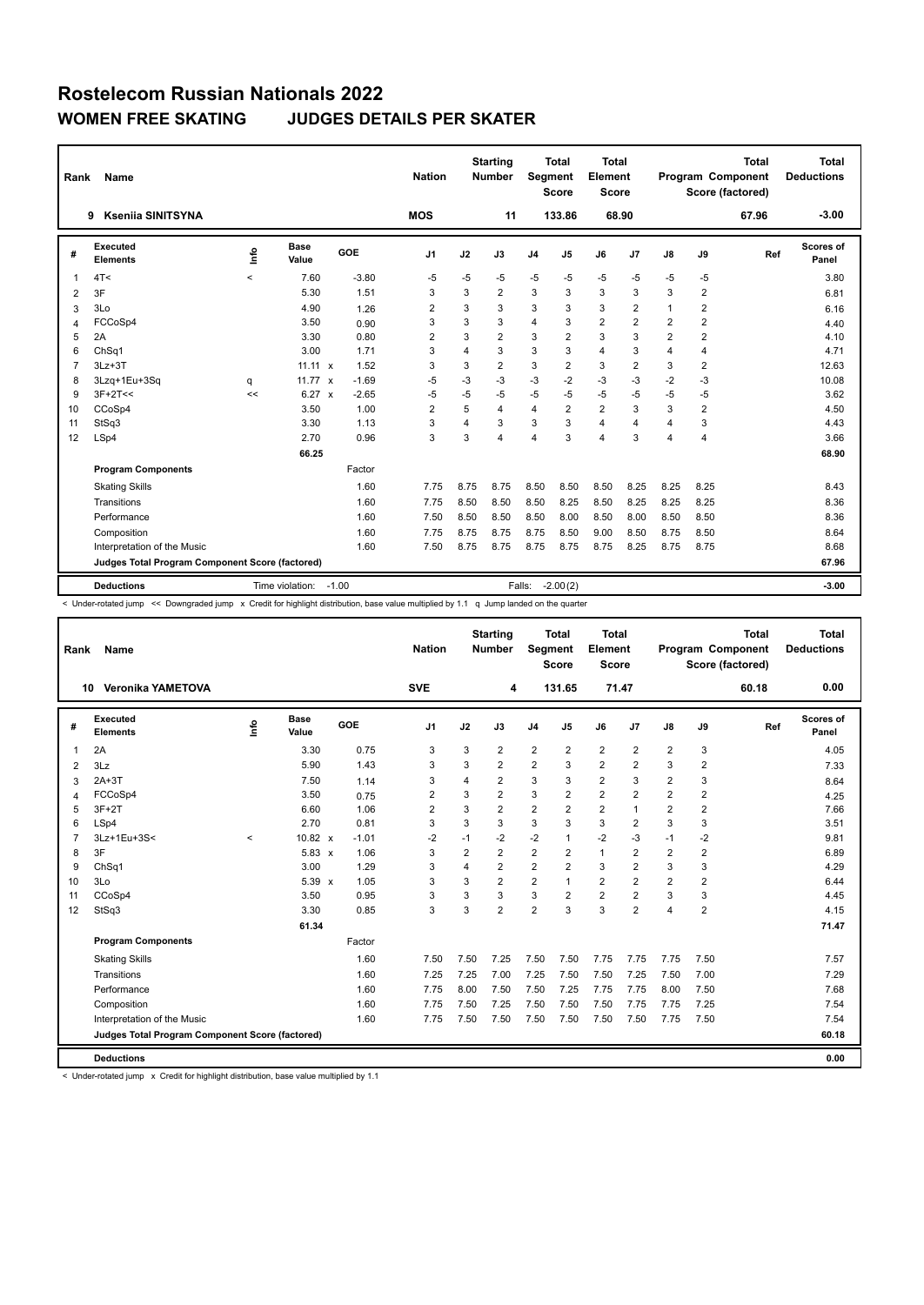| Rank           | Name                                            |         |                      |         | <b>Nation</b>  |                | <b>Starting</b><br><b>Number</b> | <b>Segment</b> | <b>Total</b><br><b>Score</b> | <b>Total</b><br>Element<br><b>Score</b> |                |                |                | <b>Total</b><br>Program Component<br>Score (factored) | <b>Total</b><br><b>Deductions</b> |
|----------------|-------------------------------------------------|---------|----------------------|---------|----------------|----------------|----------------------------------|----------------|------------------------------|-----------------------------------------|----------------|----------------|----------------|-------------------------------------------------------|-----------------------------------|
| 11             | Valerija SHULSKAIA                              |         |                      |         | <b>ORE</b>     |                | 6                                |                | 119.29                       |                                         | 61.28          |                |                | 58.01                                                 | 0.00                              |
| #              | Executed<br><b>Elements</b>                     | Info    | <b>Base</b><br>Value | GOE     | J <sub>1</sub> | J2             | J3                               | J <sub>4</sub> | J5                           | J6                                      | J7             | J8             | J9             | Ref                                                   | Scores of<br>Panel                |
| 1              | $3Lz + 3T$                                      |         | 10.10                | 1.01    | $\overline{2}$ | $\overline{2}$ | $\overline{2}$                   | $\overline{2}$ | 1                            | $\overline{2}$                          | $\overline{2}$ | $\mathbf{1}$   | 1              |                                                       | 11.11                             |
| $\overline{2}$ | 3F                                              |         | 5.30                 | 1.21    | $\overline{2}$ | 3              | $\overline{2}$                   | 3              | 3                            | $\mathbf{1}$                            | $\overline{2}$ | 2              | $\overline{2}$ |                                                       | 6.51                              |
| 3              | 3Lo<                                            | $\,<$   | 3.92                 | $-0.72$ | $-2$           | $-2$           | $-2$                             | $-2$           | $-1$                         | $-2$                                    | $-1$           | $-2$           | $-2$           |                                                       | 3.20                              |
| 4              | 2A                                              |         | 3.30                 | 0.66    | $\overline{2}$ | 3              | $\overline{2}$                   | $\overline{2}$ | $\mathbf{1}$                 | $\overline{2}$                          | $\overline{2}$ | $\overline{2}$ | $\overline{2}$ |                                                       | 3.96                              |
| 5              | CCoSp3                                          |         | 3.00                 | 0.69    | 2              | 3              | 3                                | 3              | $\mathbf{1}$                 | $\overline{2}$                          | $\overline{2}$ | $\overline{2}$ | $\overline{2}$ |                                                       | 3.69                              |
| 6              | ChSq1                                           |         | 3.00                 | 0.79    | $\overline{2}$ | $\overline{2}$ | $\overline{2}$                   | $\overline{2}$ | 1                            | $\overline{2}$                          | $\mathbf{1}$   | $\mathbf{1}$   | 1              |                                                       | 3.79                              |
| $\overline{7}$ | FCSp4                                           |         | 3.20                 | 0.69    | 3              | 3              | $\overline{2}$                   | $\overline{2}$ | $\mathbf{1}$                 | 3                                       | $\overline{2}$ | $\overline{2}$ | 1              |                                                       | 3.89                              |
| 8              | $3F+2T$                                         |         | 7.26 x               | 0.38    | 0              | 2              | $\overline{2}$                   | 1              | 0                            | 1                                       | $\overline{1}$ | 0              | 0              |                                                       | 7.64                              |
| 9              | 3Lzq                                            | q       | 6.49 x               | $-0.93$ | $-2$           | $-2$           | $-1$                             | $-1$           | $-2$                         | $-2$                                    | $-1$           | $-2$           | $-1$           |                                                       | 5.56                              |
| 10             | 1A+1Eu+3S<                                      | $\prec$ | 5.54 x               | $-0.74$ | $-3$           | $-2$           | $-2$                             | $-2$           | $-2$                         | $-2$                                    | $-2$           | $-3$           | $-2$           |                                                       | 4.80                              |
| 11             | StSq3                                           |         | 3.30                 | 0.47    | $\overline{2}$ | 2              | $\mathbf{1}$                     | $\mathbf{1}$   | $\mathbf{1}$                 | $\overline{2}$                          | $\mathbf{1}$   | $\overline{2}$ | 1              |                                                       | 3.77                              |
| 12             | LSp4                                            |         | 2.70                 | 0.66    | 3              | $\overline{2}$ | 3                                | $\overline{2}$ | $\overline{2}$               | $\overline{2}$                          | $\overline{2}$ | 3              | 3              |                                                       | 3.36                              |
|                |                                                 |         | 57.11                |         |                |                |                                  |                |                              |                                         |                |                |                |                                                       | 61.28                             |
|                | <b>Program Components</b>                       |         |                      | Factor  |                |                |                                  |                |                              |                                         |                |                |                |                                                       |                                   |
|                | <b>Skating Skills</b>                           |         |                      | 1.60    | 7.25           | 7.00           | 7.50                             | 7.50           | 7.50                         | 7.75                                    | 7.50           | 7.00           | 7.25           |                                                       | 7.36                              |
|                | Transitions                                     |         |                      | 1.60    | 7.00           | 6.75           | 7.00                             | 7.50           | 7.25                         | 7.25                                    | 7.00           | 6.75           | 6.75           |                                                       | 7.00                              |
|                | Performance                                     |         |                      | 1.60    | 7.00           | 7.00           | 7.25                             | 7.50           | 7.50                         | 7.50                                    | 7.25           | 6.75           | 7.00           |                                                       | 7.21                              |
|                | Composition                                     |         |                      | 1.60    | 7.25           | 6.75           | 7.50                             | 7.75           | 7.25                         | 7.50                                    | 7.50           | 7.25           | 7.00           |                                                       | 7.32                              |
|                | Interpretation of the Music                     |         |                      | 1.60    | 7.25           | 6.75           | 7.50                             | 7.50           | 7.75                         | 7.50                                    | 7.50           | 7.00           | 7.25           |                                                       | 7.36                              |
|                | Judges Total Program Component Score (factored) |         |                      |         |                |                |                                  |                |                              |                                         |                |                |                |                                                       | 58.01                             |
|                | <b>Deductions</b>                               |         |                      |         |                |                |                                  |                |                              |                                         |                |                |                |                                                       | 0.00                              |

< Under-rotated jump x Credit for highlight distribution, base value multiplied by 1.1 q Jump landed on the quarter

| Rank           | <b>Name</b>                                     |      |                      |         | <b>Nation</b>  |                | <b>Starting</b><br><b>Number</b> | Segment        | <b>Total</b><br><b>Score</b> | Total<br>Element<br><b>Score</b> |                |                |                | <b>Total</b><br><b>Program Component</b><br>Score (factored) | Total<br><b>Deductions</b> |
|----------------|-------------------------------------------------|------|----------------------|---------|----------------|----------------|----------------------------------|----------------|------------------------------|----------------------------------|----------------|----------------|----------------|--------------------------------------------------------------|----------------------------|
|                | Anastasia MOROZOVA<br>$12 \,$                   |      |                      |         | <b>MOS</b>     |                | 7                                |                | 118.29                       | 60.68                            |                |                |                | 57.61                                                        | 0.00                       |
| #              | Executed<br><b>Elements</b>                     | lnfo | <b>Base</b><br>Value | GOE     | J <sub>1</sub> | J2             | J3                               | J <sub>4</sub> | J <sub>5</sub>               | J6                               | J <sub>7</sub> | J8             | J9             | Ref                                                          | <b>Scores of</b><br>Panel  |
| 1              | 2A                                              |      | 3.30                 | 0.85    | 3              | 3              | $\overline{2}$                   | $\overline{2}$ | 3                            | $\overline{2}$                   | 3              | $\overline{2}$ | 3              |                                                              | 4.15                       |
| 2              | 3Lo                                             |      | 4.90                 | 1.05    | 3              | 3              | $\overline{2}$                   | 1              | $\overline{2}$               | $\overline{2}$                   | $\overline{2}$ | $\overline{2}$ | $\overline{2}$ |                                                              | 5.95                       |
| 3              | 2A                                              |      | 3.30                 | 0.71    | 3              | 3              | $\overline{2}$                   | 2              | $\overline{2}$               | $\overline{2}$                   | $\overline{2}$ | $\overline{2}$ | $\overline{2}$ |                                                              | 4.01                       |
| 4              | $3F+2T$                                         |      | 6.60                 | 0.91    | $\overline{2}$ | $\overline{2}$ | $\overline{2}$                   | $\overline{2}$ | $\mathbf{1}$                 | $\Omega$                         | $\overline{2}$ | 1              | $\overline{2}$ |                                                              | 7.51                       |
| 5              | FCSp4                                           |      | 3.20                 | 0.55    | 3              | 2              | $\overline{2}$                   | $\overline{2}$ | $\mathbf 0$                  | $\overline{1}$                   | $\overline{2}$ | $\overline{2}$ | $\overline{1}$ |                                                              | 3.75                       |
| 6              | ChSq1                                           |      | 3.00                 | 0.57    | 1              | $\mathbf 0$    | $\overline{2}$                   | 2              | $\mathbf{1}$                 | $\mathbf{1}$                     | $\mathbf{1}$   | 1              | $\mathbf{1}$   |                                                              | 3.57                       |
| $\overline{7}$ | $3F+3T$                                         |      | 9.50                 | 0.53    | 1              | 2              | $\mathbf{1}$                     | 1              | $\mathbf{1}$                 | 0                                | $\mathbf{1}$   | 1              | $\mathbf{1}$   |                                                              | 10.03                      |
| 8              | 3Lze+1Eu+3S<                                    | e    | $9.53 \times$        | $-1.76$ | -4             | $-4$           | $-3$                             | $-4$           | $-3$                         | $-4$                             | $-4$           | $-2$           | $-4$           |                                                              | 7.77                       |
| 9              | 3Lze                                            | e    | $5.19 \times$        | $-1.08$ | -3             | $-3$           | $-1$                             | $-2$           | $-3$                         | $-3$                             | $-2$           | $-2$           | $-1$           |                                                              | 4.11                       |
| 10             | FCCoSp3                                         |      | 3.00                 | 0.39    | $\overline{2}$ | $\overline{2}$ | $\overline{2}$                   | $\overline{2}$ | 0                            | $\mathbf 0$                      | $\mathbf{1}$   | $\Omega$       | $\overline{2}$ |                                                              | 3.39                       |
| 11             | StSq2                                           |      | 2.60                 | 0.45    | $\overline{2}$ | 2              | $\overline{2}$                   | 1              | $\overline{2}$               | $\mathbf{1}$                     | $\overline{2}$ | 1              | $\overline{2}$ |                                                              | 3.05                       |
| 12             | CCoSp3                                          |      | 3.00                 | 0.39    | $\overline{2}$ | $\overline{2}$ | $\mathbf{1}$                     | $\overline{2}$ | $\overline{1}$               | 1                                | $\mathbf{1}$   | -1             | 0              |                                                              | 3.39                       |
|                |                                                 |      | 57.12                |         |                |                |                                  |                |                              |                                  |                |                |                |                                                              | 60.68                      |
|                | <b>Program Components</b>                       |      |                      | Factor  |                |                |                                  |                |                              |                                  |                |                |                |                                                              |                            |
|                | <b>Skating Skills</b>                           |      |                      | 1.60    | 7.50           | 6.75           | 7.50                             | 7.50           | 7.50                         | 6.75                             | 7.50           | 6.75           | 7.50           |                                                              | 7.29                       |
|                | Transitions                                     |      |                      | 1.60    | 7.25           | 6.50           | 7.25                             | 7.25           | 7.50                         | 6.50                             | 7.25           | 6.75           | 7.00           |                                                              | 7.04                       |
|                | Performance                                     |      |                      | 1.60    | 7.25           | 7.00           | 7.50                             | 7.50           | 7.25                         | 6.75                             | 7.25           | 7.00           | 7.25           |                                                              | 7.21                       |
|                | Composition                                     |      |                      | 1.60    | 7.50           | 6.50           | 7.75                             | 7.50           | 7.50                         | 6.75                             | 7.50           | 7.25           | 7.00           |                                                              | 7.29                       |
|                | Interpretation of the Music                     |      |                      | 1.60    | 7.25           | 6.50           | 7.50                             | 7.25           | 7.75                         | 6.75                             | 7.25           | 7.00           | 7.25           |                                                              | 7.18                       |
|                | Judges Total Program Component Score (factored) |      |                      |         |                |                |                                  |                |                              |                                  |                |                |                |                                                              | 57.61                      |
|                | <b>Deductions</b>                               |      |                      |         |                |                |                                  |                |                              |                                  |                |                |                |                                                              | 0.00                       |

< Under-rotated jump x Credit for highlight distribution, base value multiplied by 1.1 e Wrong edge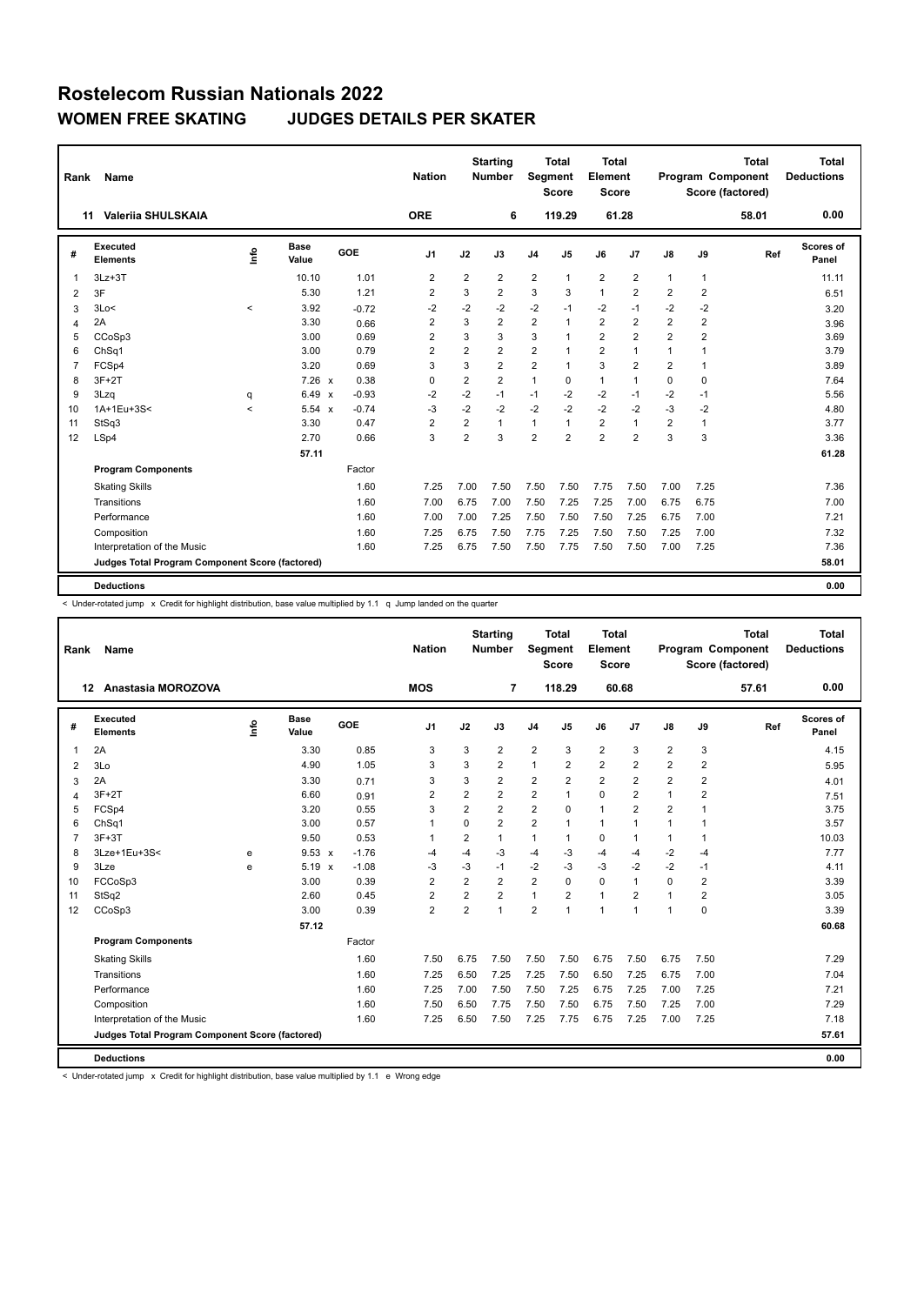| Rank           | Name                                            |       |                      |         | <b>Nation</b>  |                | <b>Starting</b><br><b>Number</b> | Segment        | <b>Total</b><br><b>Score</b> | Total<br>Element<br><b>Score</b> |                |                |                | <b>Total</b><br>Program Component<br>Score (factored) | Total<br><b>Deductions</b> |
|----------------|-------------------------------------------------|-------|----------------------|---------|----------------|----------------|----------------------------------|----------------|------------------------------|----------------------------------|----------------|----------------|----------------|-------------------------------------------------------|----------------------------|
|                | <b>Ksenia GUSHCHINA</b><br>13                   |       |                      |         | <b>PER</b>     |                | 1                                |                | 118.01                       | 62.99                            |                |                |                | 55.02                                                 | 0.00                       |
| #              | <b>Executed</b><br><b>Elements</b>              | Info  | <b>Base</b><br>Value | GOE     | J1             | J2             | J3                               | J <sub>4</sub> | J5                           | J6                               | J7             | $\mathsf{J}8$  | J9             | Ref                                                   | Scores of<br>Panel         |
| 1              | 2A                                              |       | 3.30                 | 0.57    | $\mathbf{1}$   | $\overline{2}$ | $\mathbf{1}$                     | $\mathbf{1}$   | 2                            | $\overline{2}$                   | $\overline{2}$ | $\overline{2}$ | $\overline{2}$ |                                                       | 3.87                       |
| 2              | $3Lz + 3T <$                                    | $\,<$ | 9.26                 | $-1.10$ | $-2$           | $-2$           | $-2$                             | $-2$           | $-1$                         | $-2$                             | $-1$           | $-2$           | $-2$           |                                                       | 8.16                       |
| 3              | 3F                                              |       | 5.30                 | 0.91    | $\overline{2}$ | 3              | $\mathbf{1}$                     | $\mathbf{1}$   | $\overline{2}$               | $\mathbf{1}$                     | $\overline{2}$ | $\overline{2}$ | 2              |                                                       | 6.21                       |
| 4              | 2A                                              |       | 3.30                 | 0.52    | 0              | 3              | $\mathbf{1}$                     | $\overline{2}$ | $\overline{2}$               | $\mathbf{1}$                     | $\overline{2}$ | $\overline{1}$ | $\overline{2}$ |                                                       | 3.82                       |
| 5              | FCSp4                                           |       | 3.20                 | 0.64    | 2              | $\overline{2}$ | $\overline{2}$                   | $\overline{2}$ | $\overline{2}$               | $\overline{2}$                   | $\overline{2}$ | 2              | $\overline{2}$ |                                                       | 3.84                       |
| 6              | ChSq1                                           |       | 3.00                 | 0.64    | $\overline{2}$ | $\overline{2}$ | $\mathbf{1}$                     | $\mathbf{1}$   | 1                            | $\mathbf{1}$                     | $\overline{2}$ | 1              | $\mathbf{1}$   |                                                       | 3.64                       |
| $\overline{7}$ | 3Lz+1Eu<<+3S                                    | <<    | 11.22 $\times$       | $-1.52$ | -3             | $-2$           | $-3$                             | $-2$           | $-3$                         | $-3$                             | $-2$           | $-2$           | $-3$           |                                                       | 9.70                       |
| 8              | $3F+2T$                                         |       | $7.26 \times$        | 0.61    | $\mathbf{1}$   | 2              | 1                                | $\mathbf{1}$   | 1                            | $\mathbf{1}$                     | $\overline{2}$ | 1              | 1              |                                                       | 7.87                       |
| 9              | 3Lo                                             |       | $5.39 \times$        | 0.63    | 1              | $\mathbf{1}$   | $\mathbf{1}$                     | $\mathbf{1}$   | 1                            | $\overline{2}$                   | $\overline{2}$ | 1              | $\overline{2}$ |                                                       | 6.02                       |
| 10             | CCoSp4                                          |       | 3.50                 | 0.40    | $-2$           | $\mathbf 0$    | $\mathbf{1}$                     | $\mathbf{1}$   | $\overline{2}$               | $\overline{2}$                   | $\mathbf{1}$   | 1              | $\overline{2}$ |                                                       | 3.90                       |
| 11             | StSq2                                           |       | 2.60                 | 0.41    | 2              | $\overline{2}$ | $\mathbf{1}$                     | $\mathbf{1}$   | 1                            | $\overline{2}$                   | $\overline{2}$ | 2              | 1              |                                                       | 3.01                       |
| 12             | LSp3                                            |       | 2.40                 | 0.55    | $\mathbf{1}$   | 3              | $\overline{2}$                   | $\overline{2}$ | 3                            | $\overline{2}$                   | $\overline{2}$ | $\overline{2}$ | 3              |                                                       | 2.95                       |
|                |                                                 |       | 59.73                |         |                |                |                                  |                |                              |                                  |                |                |                |                                                       | 62.99                      |
|                | <b>Program Components</b>                       |       |                      | Factor  |                |                |                                  |                |                              |                                  |                |                |                |                                                       |                            |
|                | <b>Skating Skills</b>                           |       |                      | 1.60    | 7.00           | 6.75           | 6.75                             | 7.25           | 7.00                         | 7.00                             | 7.00           | 7.00           | 6.75           |                                                       | 6.93                       |
|                | Transitions                                     |       |                      | 1.60    | 6.75           | 6.50           | 6.50                             | 7.00           | 6.75                         | 6.75                             | 6.50           | 6.75           | 6.50           |                                                       | 6.64                       |
|                | Performance                                     |       |                      | 1.60    | 7.00           | 7.00           | 6.75                             | 7.00           | 6.50                         | 7.00                             | 6.75           | 7.25           | 7.00           |                                                       | 6.93                       |
|                | Composition                                     |       |                      | 1.60    | 7.25           | 6.50           | 7.00                             | 7.25           | 7.00                         | 7.00                             | 6.75           | 7.25           | 6.75           |                                                       | 7.00                       |
|                | Interpretation of the Music                     |       |                      | 1.60    | 7.00           | 6.75           | 6.75                             | 7.00           | 6.75                         | 7.00                             | 7.00           | 7.00           | 6.75           |                                                       | 6.89                       |
|                | Judges Total Program Component Score (factored) |       |                      |         |                |                |                                  |                |                              |                                  |                |                |                |                                                       | 55.02                      |
|                | <b>Deductions</b>                               |       |                      |         |                |                |                                  |                |                              |                                  |                |                |                |                                                       | 0.00                       |

< Under-rotated jump << Downgraded jump x Credit for highlight distribution, base value multiplied by 1.1

| Rank           | Name                                            |          |                      |            | <b>Nation</b>  |                | <b>Starting</b><br><b>Number</b> | <b>Seament</b> | <b>Total</b><br><b>Score</b> | <b>Total</b><br>Element<br>Score |                |                |                | <b>Total</b><br>Program Component<br>Score (factored) | <b>Total</b><br><b>Deductions</b> |
|----------------|-------------------------------------------------|----------|----------------------|------------|----------------|----------------|----------------------------------|----------------|------------------------------|----------------------------------|----------------|----------------|----------------|-------------------------------------------------------|-----------------------------------|
|                | Sofia SAMODUROVA<br>14                          |          |                      |            | <b>SPB</b>     |                | 8                                |                | 115.96                       |                                  | 52.05          |                |                | 64.91                                                 | $-1.00$                           |
| #              | Executed<br><b>Elements</b>                     | ١f٥      | <b>Base</b><br>Value | GOE        | J <sub>1</sub> | J2             | J3                               | J <sub>4</sub> | J <sub>5</sub>               | J6                               | J7             | J8             | J9             | Ref                                                   | <b>Scores of</b><br>Panel         |
| 1              | 3Lz                                             |          | 5.90                 | 1.26       | $\overline{2}$ | 3              | 3                                | $\overline{2}$ | $\overline{2}$               | $\overline{2}$                   | $\overline{2}$ | $\overline{2}$ | $\overline{2}$ |                                                       | 7.16                              |
| 2              | 2A+1Eu+3S                                       |          | 8.10                 | 1.29       | $\overline{2}$ | $\overline{4}$ | 3                                | 3              | 3                            | 3                                | 3              | 3              | 3              |                                                       | 9.39                              |
| 3              | 3F                                              |          | 5.30                 | 1.29       | 3              | 3              | $\overline{2}$                   | $\overline{2}$ | 3                            | $\overline{2}$                   | $\overline{2}$ | $\overline{2}$ | 3              |                                                       | 6.59                              |
| 4              | 3Lo<                                            | $\prec$  | 3.92                 | $-0.61$    | $-2$           | $-2$           | $-2$                             | $-2$           | $-1$                         | $-2$                             | $-1$           | $-1$           | $-1$           |                                                       | 3.31                              |
| 5              | FCSp3                                           |          | 2.80                 | 0.68       | 3              | 3              | 3                                | $\overline{2}$ | $\overline{2}$               | $\overline{2}$                   | $\overline{2}$ | $\overline{2}$ | 3              |                                                       | 3.48                              |
| 6              | ChSq1                                           |          | 3.00                 | 1.50       | 3              | $\overline{4}$ | 3                                | $\overline{2}$ | 3                            | 3                                | 3              | 3              | 3              |                                                       | 4.50                              |
| $\overline{7}$ | 2A<                                             | $\hat{}$ | 2.90 x               | $-0.79$    | -3             | -3             | $-3$                             | -3             | -3                           | $-3$                             | -3             | $-2$           | $-3$           |                                                       | 2.11                              |
| 8              | 3F<+REP                                         | $\prec$  | 3.26<br>$\mathsf{x}$ | $-2.12$    | -5             | $-5$           | $-5$                             | $-5$           | $-5$                         | $-5$                             | $-5$           | $-5$           | $-5$           |                                                       | 1.14                              |
| 9              | $3S+2T$                                         |          | $6.16 \times$        | $-1.11$    | -3             | $-3$           | $-2$                             | $-1$           | $-2$                         | $-4$                             | $-3$           | $-3$           | $-2$           |                                                       | 5.05                              |
| 10             | StSq2                                           |          | 2.60                 | 0.59       | $\overline{2}$ | 3              | $\overline{2}$                   | $\overline{2}$ | $\overline{2}$               | 3                                | $\overline{2}$ | 3              | $\overline{2}$ |                                                       | 3.19                              |
| 11             | LSp4                                            |          | 2.70                 | 0.66       | 3              | 3              | $\overline{2}$                   | $\overline{2}$ | 3                            | 3                                | $\overline{2}$ | $\overline{2}$ | $\overline{2}$ |                                                       | 3.36                              |
| 12             | CCoSp3V                                         | nC       | 2.25                 | 0.52       | $\overline{2}$ | 3              | $\overline{2}$                   | $\overline{2}$ | 3                            | $\overline{2}$                   | 1              | 3              | $\overline{2}$ |                                                       | 2.77                              |
|                |                                                 |          | 48.89                |            |                |                |                                  |                |                              |                                  |                |                |                |                                                       | 52.05                             |
|                | <b>Program Components</b>                       |          |                      | Factor     |                |                |                                  |                |                              |                                  |                |                |                |                                                       |                                   |
|                | <b>Skating Skills</b>                           |          |                      | 1.60       | 8.25           | 8.50           | 8.00                             | 8.00           | 8.50                         | 8.00                             | 8.25           | 8.25           | 8.00           |                                                       | 8.18                              |
|                | Transitions                                     |          |                      | 1.60       | 8.00           | 8.25           | 7.75                             | 7.75           | 8.25                         | 7.75                             | 8.00           | 7.75           | 7.75           |                                                       | 7.89                              |
|                | Performance                                     |          |                      | 1.60       | 8.00           | 8.25           | 7.75                             | 7.75           | 8.50                         | 7.50                             | 7.75           | 8.25           | 8.00           |                                                       | 7.96                              |
|                | Composition                                     |          |                      | 1.60       | 8.25           | 8.50           | 8.00                             | 8.00           | 8.75                         | 8.25                             | 8.25           | 8.50           | 8.25           |                                                       | 8.29                              |
|                | Interpretation of the Music                     |          |                      | 1.60       | 8.25           | 8.50           | 8.00                             | 7.75           | 8.75                         | 8.00                             | 8.25           | 8.50           | 8.25           |                                                       | 8.25                              |
|                | Judges Total Program Component Score (factored) |          |                      |            |                |                |                                  |                |                              |                                  |                |                |                |                                                       | 64.91                             |
|                | <b>Deductions</b>                               |          | Falls:               | $-1.00(1)$ |                |                |                                  |                |                              |                                  |                |                |                |                                                       | $-1.00$                           |

< Under-rotated jump x Credit for highlight distribution, base value multiplied by 1.1 REP Jump repetition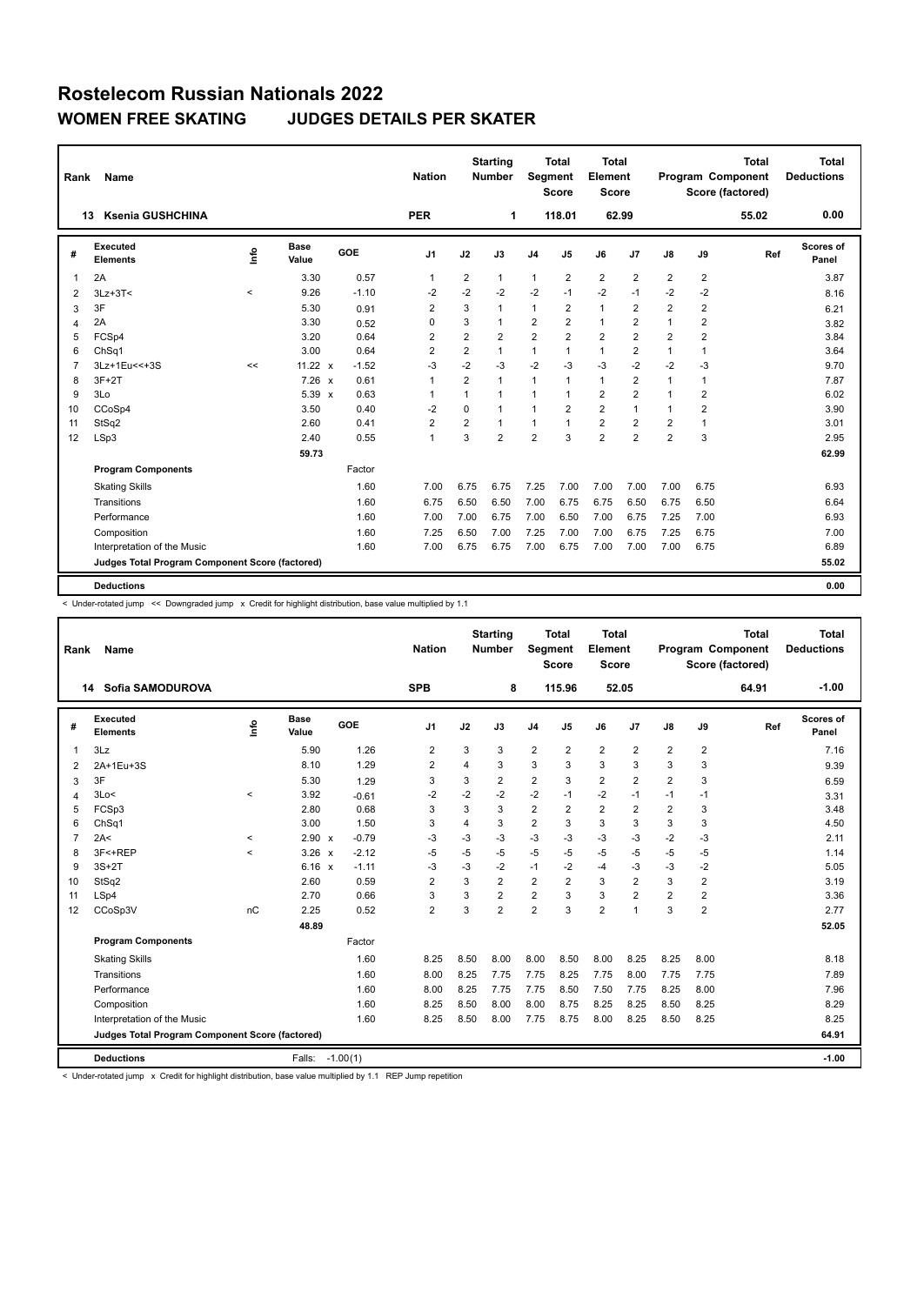| Rank           | Name                                            |            |                      |            | <b>Nation</b>  |                | <b>Starting</b><br><b>Number</b> | Segment        | <b>Total</b><br><b>Score</b> | Total<br>Element<br><b>Score</b> |                |                |                         | <b>Total</b><br>Program Component<br>Score (factored) | Total<br><b>Deductions</b> |
|----------------|-------------------------------------------------|------------|----------------------|------------|----------------|----------------|----------------------------------|----------------|------------------------------|----------------------------------|----------------|----------------|-------------------------|-------------------------------------------------------|----------------------------|
|                | Anastasia ZININA<br>15                          |            |                      |            | <b>MOS</b>     |                | 9                                |                | 112.51                       | 58.34                            |                |                |                         | 58.17                                                 | $-4.00$                    |
| #              | Executed<br><b>Elements</b>                     | <b>Lin</b> | <b>Base</b><br>Value | GOE        | J1             | J2             | J3                               | J <sub>4</sub> | J5                           | J6                               | J7             | $\mathsf{J}8$  | J9                      | Ref                                                   | Scores of<br>Panel         |
| 1              | 4T <                                            | $\prec$    | 7.60                 | $-3.80$    | $-5$           | $-5$           | $-5$                             | $-5$           | $-5$                         | $-5$                             | $-5$           | $-5$           | $-5$                    |                                                       | 3.80                       |
| 2              | 4T<<+REP                                        | <<         | 2.94                 | $-2.10$    | -5             | -5             | $-5$                             | -5             | $-5$                         | $-5$                             | $-5$           | $-5$           | -5                      |                                                       | 0.84                       |
| 3              | 3Lo                                             |            | 4.90                 | 1.12       | $\overline{2}$ | 3              | $\overline{2}$                   | $\overline{2}$ | 3                            | $\overline{2}$                   | 3              | 2              | 2                       |                                                       | 6.02                       |
| 4              | 2A                                              |            | 3.30                 | 0.80       | 3              | 3              | $\overline{2}$                   | $\overline{2}$ | 3                            | $\overline{2}$                   | 3              | $\overline{2}$ | $\overline{\mathbf{c}}$ |                                                       | 4.10                       |
| 5              | LSp4                                            |            | 2.70                 | 0.69       | 1              | 3              | 3                                | $\overline{2}$ | 4                            | $\overline{2}$                   | $\overline{2}$ | 3              | 3                       |                                                       | 3.39                       |
| 6              | CCoSp3                                          |            | 3.00                 | 0.73       | $\overline{2}$ | 3              | 3                                | 3              | 4                            | $\overline{2}$                   | $\overline{2}$ | $\overline{2}$ | $\overline{\mathbf{c}}$ |                                                       | 3.73                       |
| $\overline{7}$ | ChSq1                                           |            | 3.00                 | 1.29       | 3              | $\overline{2}$ | 3                                | $\overline{2}$ | $\overline{2}$               | 3                                | 3              | 3              | $\overline{2}$          |                                                       | 4.29                       |
| 8              | $3Lz + 3T$                                      |            | $11.11 \times$       | 1.43       | 2              | 3              | $\overline{2}$                   | 3              | 3                            | 3                                | $\overline{2}$ | 2              | 2                       |                                                       | 12.54                      |
| 9              | 3F+1Eu+3S<                                      | $\prec$    | $10.16 \times$       | $-0.83$    | $-2$           | $-2$           | $-2$                             | $-2$           | $-1$                         | $-2$                             | $-1$           | $-1$           | $-1$                    |                                                       | 9.33                       |
| 10             | 3Lz<                                            | $\prec$    | $5.19 \times$        | $-2.36$    | -5             | $-5$           | $-5$                             | $-5$           | $-5$                         | $-5$                             | $-5$           | $-5$           | $-5$                    |                                                       | 2.83                       |
| 11             | FCCoSp4                                         |            | 3.50                 | 0.85       | 3              | 3              | 3                                | 3              | $\overline{2}$               | $\overline{2}$                   | $\overline{2}$ | 1              | 2                       |                                                       | 4.35                       |
| 12             | StSq2                                           |            | 2.60                 | 0.52       | $\overline{2}$ | $\overline{2}$ | $\overline{2}$                   | $\overline{2}$ | $\overline{2}$               | $\overline{2}$                   | $\overline{2}$ | $\overline{2}$ | 1                       |                                                       | 3.12                       |
|                |                                                 |            | 60.00                |            |                |                |                                  |                |                              |                                  |                |                |                         |                                                       | 58.34                      |
|                | <b>Program Components</b>                       |            |                      | Factor     |                |                |                                  |                |                              |                                  |                |                |                         |                                                       |                            |
|                | <b>Skating Skills</b>                           |            |                      | 1.60       | 7.50           | 7.00           | 7.50                             | 7.50           | 8.50                         | 7.75                             | 7.75           | 7.25           | 7.75                    |                                                       | 7.57                       |
|                | Transitions                                     |            |                      | 1.60       | 7.25           | 6.50           | 7.25                             | 7.25           | 8.25                         | 7.00                             | 7.25           | 7.00           | 7.25                    |                                                       | 7.18                       |
|                | Performance                                     |            |                      | 1.60       | 7.00           | 6.50           | 7.25                             | 7.25           | 7.75                         | 7.00                             | 7.00           | 6.75           | 7.00                    |                                                       | 7.04                       |
|                | Composition                                     |            |                      | 1.60       | 7.25           | 6.50           | 6.75                             | 7.50           | 8.50                         | 7.75                             | 7.50           | 7.50           | 7.50                    |                                                       | 7.39                       |
|                | Interpretation of the Music                     |            |                      | 1.60       | 7.00           | 6.50           | 6.75                             | 7.25           | 8.50                         | 7.50                             | 7.25           | 7.25           | 7.25                    |                                                       | 7.18                       |
|                | Judges Total Program Component Score (factored) |            |                      |            |                |                |                                  |                |                              |                                  |                |                |                         |                                                       | 58.17                      |
|                | <b>Deductions</b>                               |            | Falls:               | $-4.00(3)$ |                |                |                                  |                |                              |                                  |                |                |                         |                                                       | $-4.00$                    |

< Under-rotated jump << Downgraded jump x Credit for highlight distribution, base value multiplied by 1.1 REP Jump repetition

| Rank           | <b>Name</b>                                     |         |                      |            | <b>Nation</b>  |                | <b>Starting</b><br><b>Number</b> | Segment        | <b>Total</b><br><b>Score</b> | <b>Total</b><br>Element<br><b>Score</b> |                |                |                | <b>Total</b><br>Program Component<br>Score (factored) | <b>Total</b><br><b>Deductions</b> |
|----------------|-------------------------------------------------|---------|----------------------|------------|----------------|----------------|----------------------------------|----------------|------------------------------|-----------------------------------------|----------------|----------------|----------------|-------------------------------------------------------|-----------------------------------|
|                | <b>Polina SVIRIDENKO</b><br>16                  |         |                      |            | <b>SPB</b>     |                | 3                                |                | 106.97                       |                                         | 50.43          |                |                | 57.54                                                 | $-1.00$                           |
| #              | Executed<br><b>Elements</b>                     | ١m      | <b>Base</b><br>Value | GOE        | J <sub>1</sub> | J2             | J3                               | J <sub>4</sub> | J <sub>5</sub>               | J6                                      | J <sub>7</sub> | J8             | J9             | Ref                                                   | <b>Scores of</b><br>Panel         |
| 1              | $3Lz + 3T <$                                    | $\prec$ | 9.26                 | $-1.18$    | $-2$           | $-2$           | $-2$                             | $-2$           | $-1$                         | $-2$                                    | $-2$           | $-2$           | $-2$           |                                                       | 8.08                              |
| 2              | 3F                                              |         | 5.30                 | 0.91       | $\overline{2}$ | $\overline{2}$ | $\overline{2}$                   | $\mathbf{1}$   | $\overline{2}$               | $\overline{2}$                          | $\overline{1}$ | 1              | $\overline{2}$ |                                                       | 6.21                              |
| 3              | 2A                                              |         | 3.30                 | 0.47       | $\mathbf{1}$   | 2              | 1                                | 1              | 1                            | 1                                       | 2              | 2              | $\overline{2}$ |                                                       | 3.77                              |
| $\overline{4}$ | CCoSp4                                          |         | 3.50                 | 0.70       | $\overline{2}$ | $\overline{2}$ | $\overline{2}$                   | $\overline{2}$ | $\overline{2}$               | 3                                       | $\overline{2}$ | $\overline{2}$ | $\overline{2}$ |                                                       | 4.20                              |
| 5              | ChSq1                                           |         | 3.00                 | 0.86       | $\overline{2}$ | $\overline{2}$ | $\overline{2}$                   | $\overline{2}$ | 1                            | 3                                       | $\overline{1}$ | $\overline{2}$ | $\mathbf{1}$   |                                                       | 3.86                              |
| 6              | 3Lo                                             |         | 4.90                 | 0.77       | $\overline{1}$ | $\overline{2}$ | $\overline{2}$                   | $\mathbf{1}$   | 1                            | $\overline{2}$                          | 1              | 2              | 2              |                                                       | 5.67                              |
| $\overline{7}$ | FSSp3                                           |         | 2.60                 | 0.52       | $\overline{2}$ | $\overline{2}$ | $\overline{2}$                   | $\mathbf{1}$   | 2                            | $\overline{2}$                          | $\overline{2}$ | $\overline{2}$ | $\overline{2}$ |                                                       | 3.12                              |
| 8              | 3Lz                                             | $\prec$ | $5.19 \times$        | $-2.36$    | $-5$           | $-5$           | $-5$                             | $-5$           | -5                           | $-5$                                    | $-5$           | $-5$           | $-5$           |                                                       | 2.83                              |
| 9              | 2A<+1Eu+3S<                                     | $\prec$ | 7.24 x               | $-1.33$    | $-4$           | -4             | $-4$                             | $-4$           | -3                           | $-4$                                    | $-4$           | -3             | $-4$           |                                                       | 5.91                              |
| 10             | StSq2                                           |         | 2.60                 | 0.33       | $\mathbf{1}$   | 2              | 1                                | $\mathbf{1}$   | 1                            | 2                                       | $\mathbf{1}$   | 2              | 0              |                                                       | 2.93                              |
| 11             | 3F<<+REP                                        | <<      | $1.39 \times$        | $-0.82$    | -5             | $-5$           | -3                               | $-5$           | -3                           | $-4$                                    | -5             | $-5$           | $-5$           |                                                       | 0.57                              |
| 12             | LSp4                                            |         | 2.70                 | 0.58       | $\overline{2}$ | $\overline{2}$ | $\overline{2}$                   | $\overline{2}$ | $\overline{2}$               | 3                                       | $\overline{2}$ | 3              | $\overline{2}$ |                                                       | 3.28                              |
|                |                                                 |         | 50.98                |            |                |                |                                  |                |                              |                                         |                |                |                |                                                       | 50.43                             |
|                | <b>Program Components</b>                       |         |                      | Factor     |                |                |                                  |                |                              |                                         |                |                |                |                                                       |                                   |
|                | <b>Skating Skills</b>                           |         |                      | 1.60       | 7.25           | 6.50           | 7.25                             | 7.50           | 7.75                         | 7.50                                    | 7.50           | 7.50           | 7.25           |                                                       | 7.39                              |
|                | Transitions                                     |         |                      | 1.60       | 7.25           | 6.50           | 6.75                             | 7.25           | 7.50                         | 7.00                                    | 7.25           | 7.00           | 6.75           |                                                       | 7.04                              |
|                | Performance                                     |         |                      | 1.60       | 7.00           | 6.25           | 7.00                             | 7.25           | 7.25                         | 7.00                                    | 7.00           | 7.25           | 6.75           |                                                       | 7.04                              |
|                | Composition                                     |         |                      | 1.60       | 7.25           | 6.50           | 7.25                             | 7.25           | 7.50                         | 7.50                                    | 7.25           | 7.50           | 7.00           |                                                       | 7.29                              |
|                | Interpretation of the Music                     |         |                      | 1.60       | 7.25           | 6.50           | 7.00                             | 7.25           | 7.50                         | 7.75                                    | 7.00           | 7.50           | 7.00           |                                                       | 7.21                              |
|                | Judges Total Program Component Score (factored) |         |                      |            |                |                |                                  |                |                              |                                         |                |                |                |                                                       | 57.54                             |
|                | <b>Deductions</b>                               |         | Falls:               | $-1.00(1)$ |                |                |                                  |                |                              |                                         |                |                |                |                                                       | $-1.00$                           |

< Under-rotated jump << Downgraded jump x Credit for highlight distribution, base value multiplied by 1.1 REP Jump repetition